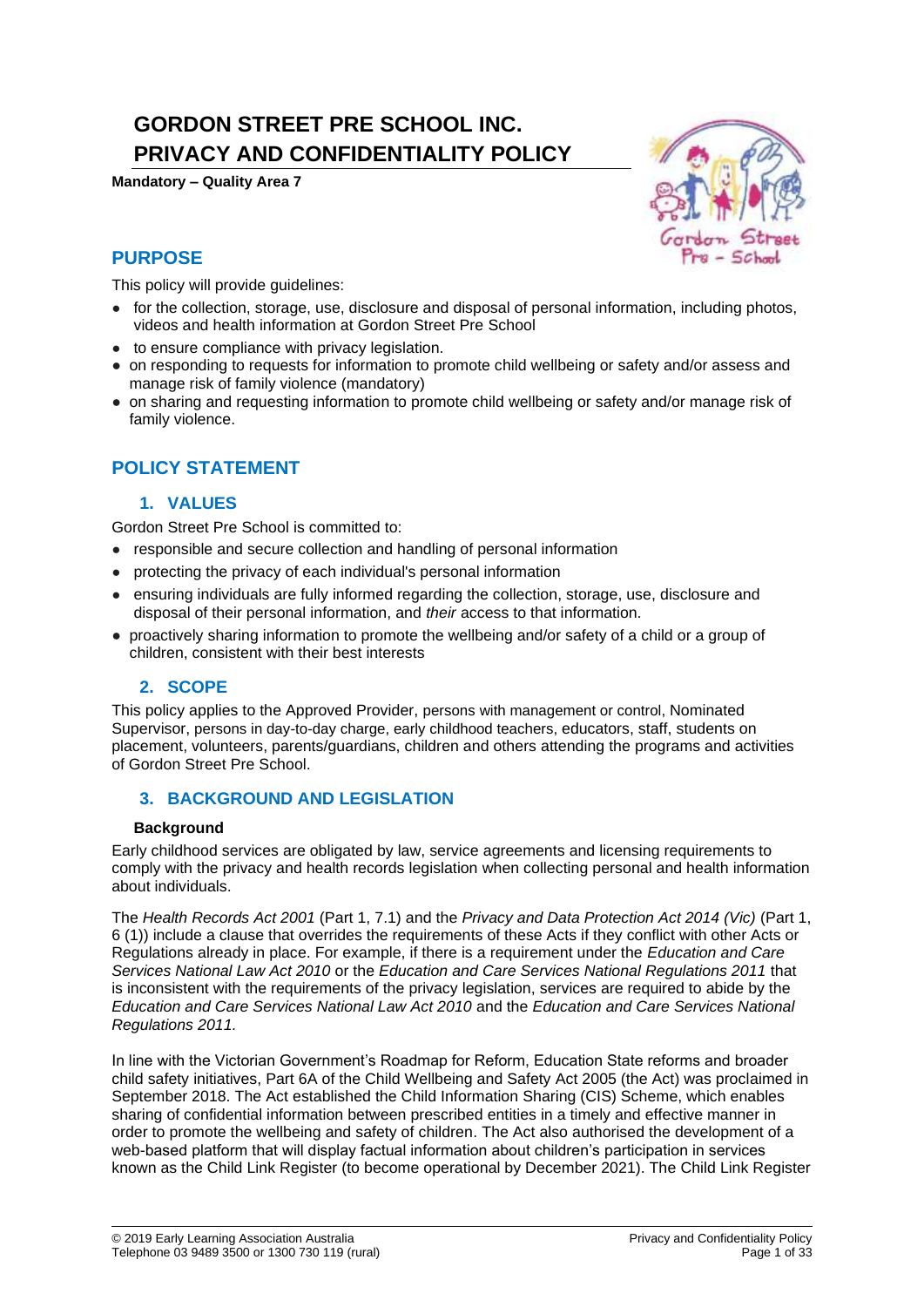aims to improve child wellbeing and safety outcomes, monitor and support the participation in government-funded programs and services for children in Victoria.

Alongside the CIS Scheme, the Family Violence Protection Act 2008 includes the Family Violence Information Sharing (FVIS) Scheme and the Family Violence Multi-Agency Risk Assessment and Management (MARAM) Framework, which enables information to be shared between prescribed entities to assess and manage family violence risk to children and adults. The MARAM Framework can be used by all services including ECEC services that come into contact with individuals and families experiencing family violence. The MARAM Framework aims to establish a system-wide shared understanding of family violence. It guides professionals across the continuum of service responses, across the range of presentations and spectrum of risk. It provides information and resources that professionals need to keep victim survivors safe, and to keep perpetrators in view and hold them accountable for their actions.

## **Legislation and standards**

Relevant legislation and standards include but are not limited to:

- *Associations Incorporation Reform Act 2012 (*Vic*)*
- *Child Wellbeing and Safety Act 2005*
- *Child Wellbeing and Safety (Information Sharing) Amendment Regulations 2020*
- *Education and Care Services National Law Act 2010*
- *Education and Care Services National Regulations 2011*: Regulations 181, 183
- Family Violence Protection Amendment (Information Sharing) Act 2017
- *Freedom of Information Act 1982 (*Vic*)*
- *Health Records Act 2001* (Vic)
- *National Quality Standard*, Quality Area 7: Leadership and Service Management − Standard 7.3: Administrative systems enable the effective management of a quality service
- *Privacy and Data Protection Act 2014* (Vic)
- *Privacy Act 1988* (Cth)
- *Privacy Amendment (Enhancing Privacy Protection) Act 2012* (Cth)
- *Privacy Regulations 2013 (*Cth*)*
- *Public Records Act 1973* (Vic)

The most current amendments to listed legislation can be found at:

Victorian Legislation – Victorian Law Today: http://www.legislation.vic.gov.au/ Commonwealth Legislation – ComLaw: http://www.comlaw.gov.au/

## **4. DEFINITIONS**

The terms defined in this section relate specifically to this policy. For commonly used terms e.g. Approved Provider, Nominated Supervisor, Regulatory Authority etc. refer to the *General Definitions* section of this manual.

**Child Information Sharing Scheme (CISS):** enables Information Sharing Entities (ISE) (refer to Definitions) to share confidential information about any person to promote the wellbeing and/or safety of a child or group of children. The CISS works in conjunction with existing information sharing legislative provisions. All Victorian children from birth to 18 years of age are covered. Unborn children are only captured when there has been a report to Child First or Child Protection. Consent is not required from any person when sharing under CISS. The CISS does not affect reporting obligations created under other legislation, such as mandatory reporting obligations under the Children, Youth and Families Act 2005.

**Child Safe Standards:** Promotes the safety of children, prevent child abuse, and ensure organisations have effective processes in place to respond to and report all allegations of child abuse.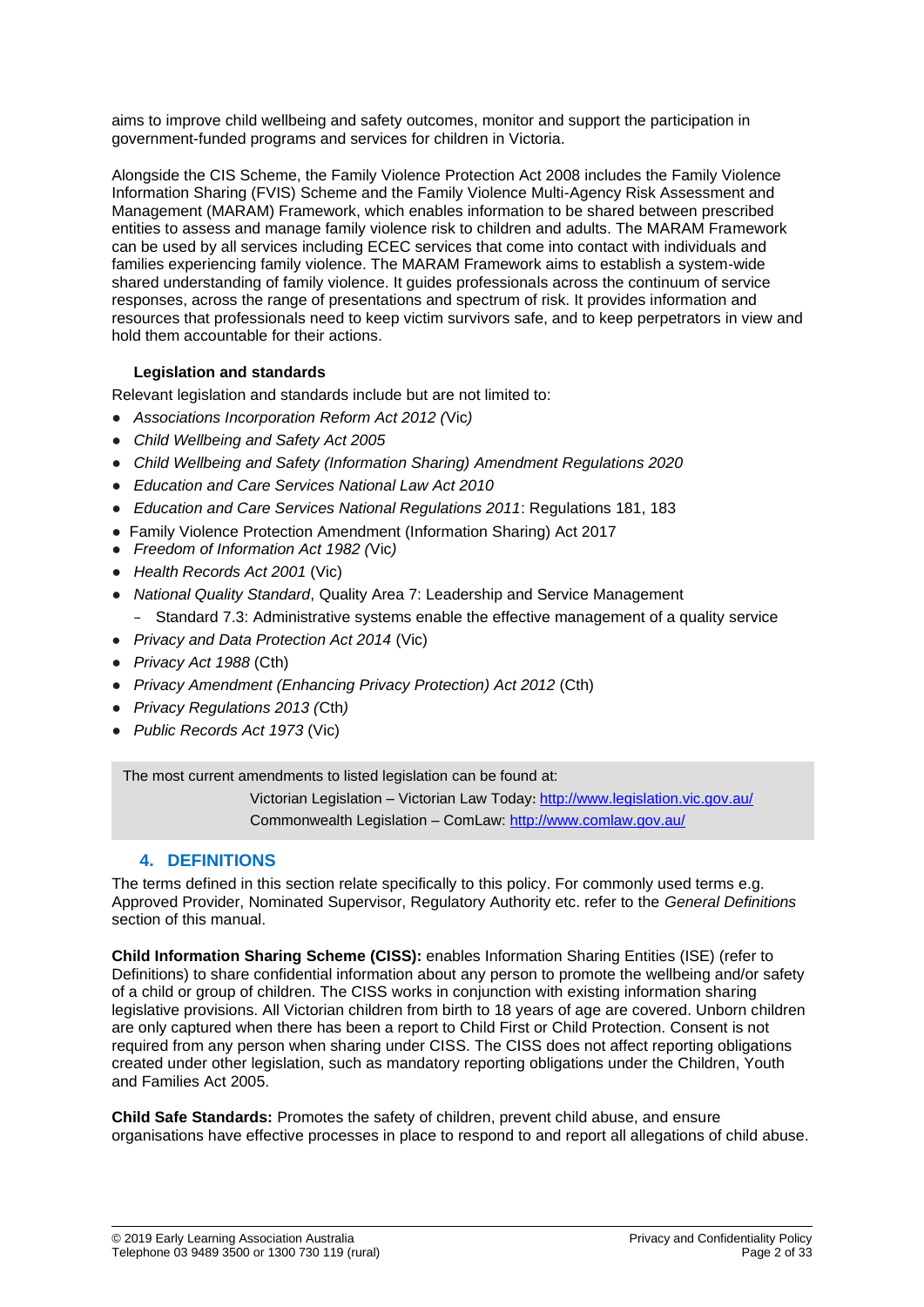**Confidential information:** For the purposes of this policy; the CISS and FVISS, the health information and identifiers for the Health Records Act 2001 and the personal information for the Privacy and Data Protection Act 2014, including sensitive information (such as a criminal record), and unique identifiers.

**Data breach:** Unauthorised access or disclosure of personal information, or loss of personal information.

**Discloser:** In the context of the Schemes, this is defined as sharing confidential information for the purpose of promoting the wellbeing or safety of a child or group of children. In the context of family violence, this is defined as when someone tells another person about violence that they have experienced, perpetrated or witnessed.

**Family Violence Information Sharing Scheme (FVISS):** enables the sharing of relevant information between authorised organisations to assess or manage risk of family violence.

*Freedom of Information Act 1982***:** Legislation regarding access and correction of information requests.

**Health information:** Any information or an opinion about the physical, mental or psychological health or ability (at any time) of an individual.

*Health Records Act 2001***:** State legislation that regulates the management and privacy of health information handled by public and private sector bodies in Victoria.

**Identifier/Unique identifier:** A symbol or code (usually a number) assigned by an organisation to an individual to distinctively identify that individual while reducing privacy concerns by avoiding use of the person's name.

**Information Sharing Entities (ISE):** are authorised to share and request relevant information under the Child Information Sharing Scheme and the Family Violence Information Sharing Scheme (the Schemes) and required to respond to requests from other ISEs. All ISEs are mandated to respond to all requests for information.

**Multi-Agency Risk Assessment and Management Framework (MARAM):** Sets out the responsibilities of the organisation in identifying, assessing, and managing families and guide information sharing under both CIS and FVIS schemes wherever family violence is present.

**Notifiable Data Breaches scheme (NDB):** A Commonwealth scheme that ensures any organisation or agency covered by the Privacy Act 1988 notifies affected individuals and the Office of the Australian Information Commissioner (OAIC) when a data breach is likely to result in serious harm to an individual whose personal information is involved.

**Personal information:** Recorded information (including images) or opinion, whether true or not, about a living individual whose identity can reasonably be ascertained.

*Privacy and Data Protection Act 2014:* State legislation that provides for responsible collection and handling of personal information in the Victorian public sector, including some organisations, such as early childhood services contracted to provide services for government. It provides remedies for interferences with the information privacy of an individual and establishes the Commissioner for Privacy and Data Protection.

*Privacy Act 1988:* Commonwealth legislation that operates alongside state or territory Acts and makes provision for the collection, holding, use, correction, disclosure or transfer of personal information. The Privacy Amendment (Enhancing Privacy Protection) Act 2012 (Cth) introduced from 12 March 2014 has made extensive amendments to the Privacy Act 1988. Organisations with a turnover of \$3 million per annum or more must comply with these regulations.

**Privacy breach**: An act or practice that interferes with the privacy of an individual by being contrary to, or inconsistent with, one or more of the information Privacy Principles (refer to Attachment 2: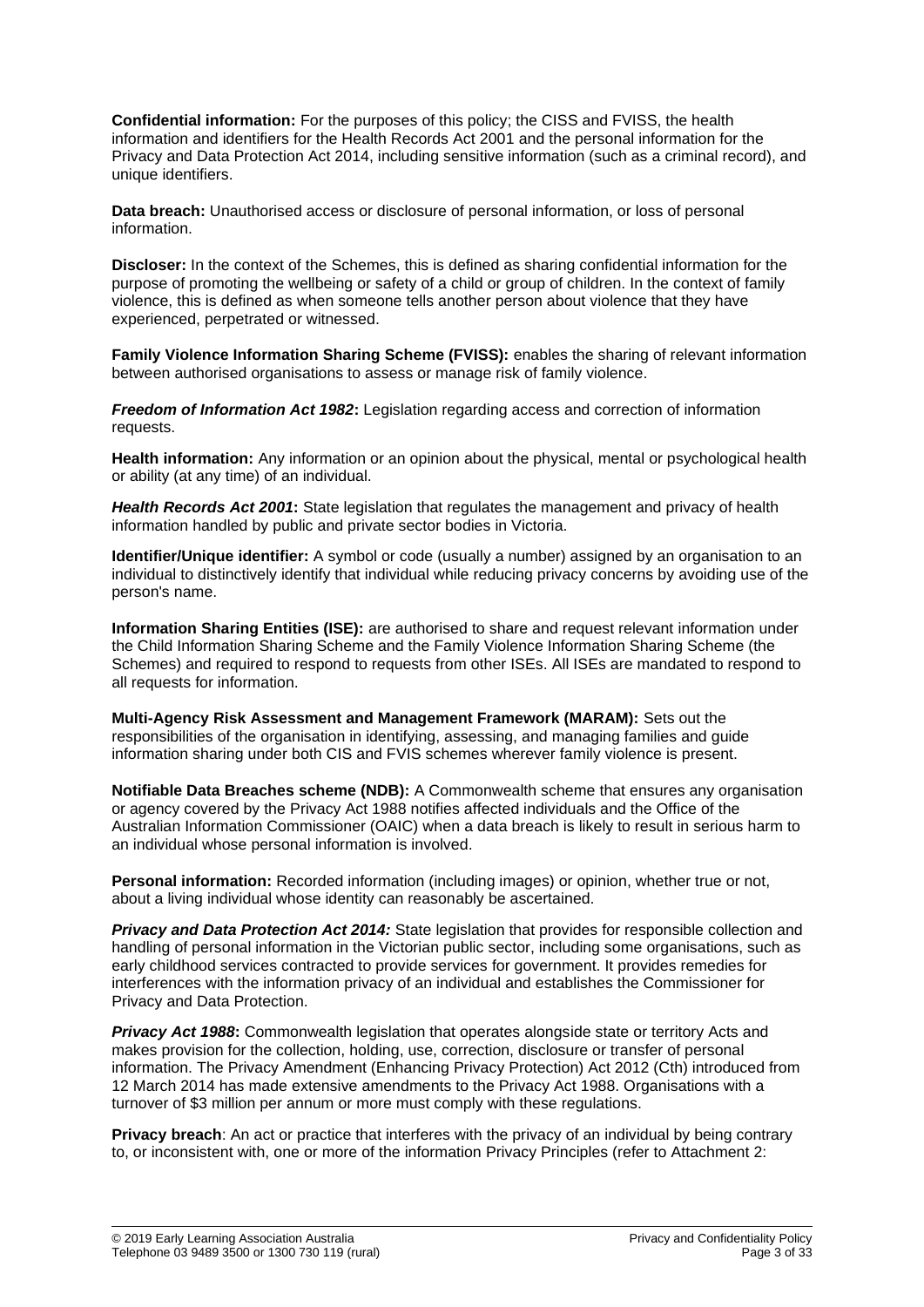*Privacy principles in action*) or the new Australian Privacy Principles (Attachment 7) or any relevant code of practice.

*Public Records Act 1973* **(Vic):** Legislation regarding the management of public sector documents.

**Risk Assessment Entity (RAE):** Under FVISS, there is also a subset of specialist ISEs known as Risk Assessment Entities that are able to receive and request information for a family violence assessment purpose. RAEs have specialised skills and authorisation to conduct family violence risk assessment, examples can include but not limited to Victorian Police, child protection, family violence service and some Orange Door services.

**Sensitive information:** Information or an opinion about an individual's racial or ethnic origin, political opinions, membership of a political association, religious beliefs or affiliations, philosophical beliefs, membership of a professional or trade association, membership of a trade union, sexual preference or practices, or criminal record. This is also considered to be personal information.

## **5. SOURCES AND RELATED POLICIES**

#### **Sources**

- *Australia Not-for-profit Law Guide (2017), Privacy Guide: A guide to compliance with privacy laws in Australia: [www.nfplaw.org.au/sites/default/files/media/Privacy\\_Guide\\_Cth.pdf](http://www.nfplaw.org.au/sites/default/files/media/Privacy_Guide_Cth.pdf)*
- *Child Care Service Handbook Version 2, 2019: [www.dese.gov.au/resources-child-care](http://www.dese.gov.au/resources-child-care-providers/resources/child-care-provider-handbook)[providers/resources/child-care-provider-handbook](http://www.dese.gov.au/resources-child-care-providers/resources/child-care-provider-handbook)*
- *Child Information Sharing Scheme Ministerial Guidelines[:](http://www.vic.gov.au/guides-templates-tools-for-information-sharing) [www.vic.gov.au/guides-templates-tools](http://www.vic.gov.au/guides-templates-tools-for-information-sharing)[for-information-sharing](http://www.vic.gov.au/guides-templates-tools-for-information-sharing)*
- *ELAA Early Childhood Management Manual: [www.elaa.org.au](http://www.elaa.org.au/)*
- *Family Violence Multi-Agency Risk Assessment and Management Framework[:](http://www.vic.gov.au/sites/default/files/2019-01/Family%20violence%20multi-agency%20risk%20assessment%20and%20management%20framework.pdf) [www.vic.gov.au/sites/default/files/2019-01/Family%20violence%20multi](http://www.vic.gov.au/sites/default/files/2019-01/Family%20violence%20multi-agency%20risk%20assessment%20and%20management%20framework.pdf)[agency%20risk%20assessment%20and%20management%20framework.pdf](http://www.vic.gov.au/sites/default/files/2019-01/Family%20violence%20multi-agency%20risk%20assessment%20and%20management%20framework.pdf)*
- *Guidelines to the Information Privacy Principles: [www.oaic.gov.au/privacy/australian-privacy](http://www.oaic.gov.au/privacy/australian-privacy-principles-guidelines/)[principles-guidelines/](http://www.oaic.gov.au/privacy/australian-privacy-principles-guidelines/)*
- *Information Sharing and Family Violence Reforms Contextualised Guidance[:](http://www.education.vic.gov.au/childhood/professionals/health/childprotection/Pages/ecunderstanding.aspx) [www.education.vic.gov.au/childhood/professionals/health/childprotection/Pages/ecunderstanding.a](http://www.education.vic.gov.au/childhood/professionals/health/childprotection/Pages/ecunderstanding.aspx) [spx](http://www.education.vic.gov.au/childhood/professionals/health/childprotection/Pages/ecunderstanding.aspx)*
- *Information Sharing and Family Violence Reforms Toolkit: [www.vic.gov.au/guides-templates-tools](http://www.vic.gov.au/guides-templates-tools-for-information-sharing)[for-information-sharing](http://www.vic.gov.au/guides-templates-tools-for-information-sharing)*
- *Ministerial Guidelines for the Family Violence Information Sharing Scheme: [www.vic.gov.au/family](http://www.vic.gov.au/family-violence-information-sharing-scheme)[violence-information-sharing-scheme](http://www.vic.gov.au/family-violence-information-sharing-scheme)*
- *Office of Australian Information Commissioner, Data breach preparation and response[:](http://www.oaic.gov.au/privacy/guidance-and-advice/data-breach-preparation-and-response) [www.oaic.gov.au/privacy/guidance-and-advice/data-breach-preparation-and-response](http://www.oaic.gov.au/privacy/guidance-and-advice/data-breach-preparation-and-response)*
- *Office of the Health Complaints Commissioner: [https://hcc.vic.gov.au](https://hcc.vic.gov.au/)*
- *Office of the Victorian Information Commissioner, Child information sharing scheme and privacy law in Victoria: [https://ovic.vic.gov.au/wp-content/uploads/2019/01/20190109-Child-information](https://ovic.vic.gov.au/wp-content/uploads/2019/01/20190109-Child-information-sharing-scheme-FAQs-1.pdf)[sharing-scheme-FAQs-1.pdf](https://ovic.vic.gov.au/wp-content/uploads/2019/01/20190109-Child-information-sharing-scheme-FAQs-1.pdf)*
- *Office of the Victorian Information Commissioner[:](https://ovic.vic.gov.au/) [https://ovic.vic.gov.au](https://ovic.vic.gov.au/)*
- *Privacy Guide, 2020[:](http://www.nfplaw.org.au/privacy) [www.nfplaw.org.au/privacy](http://www.nfplaw.org.au/privacy)*

## **Service policies**

- *Child Safe Environment Policy*
- *Code of Conduct Policy*
- *Complaints and Grievances Policy*
- *Delivery and Collection of Children Policy*
- *Enrolment and Orientation Policy*
- *Information, Communication and Technology Policy*
- *Staffing Policy*
- *Inclusion and Equity Policy*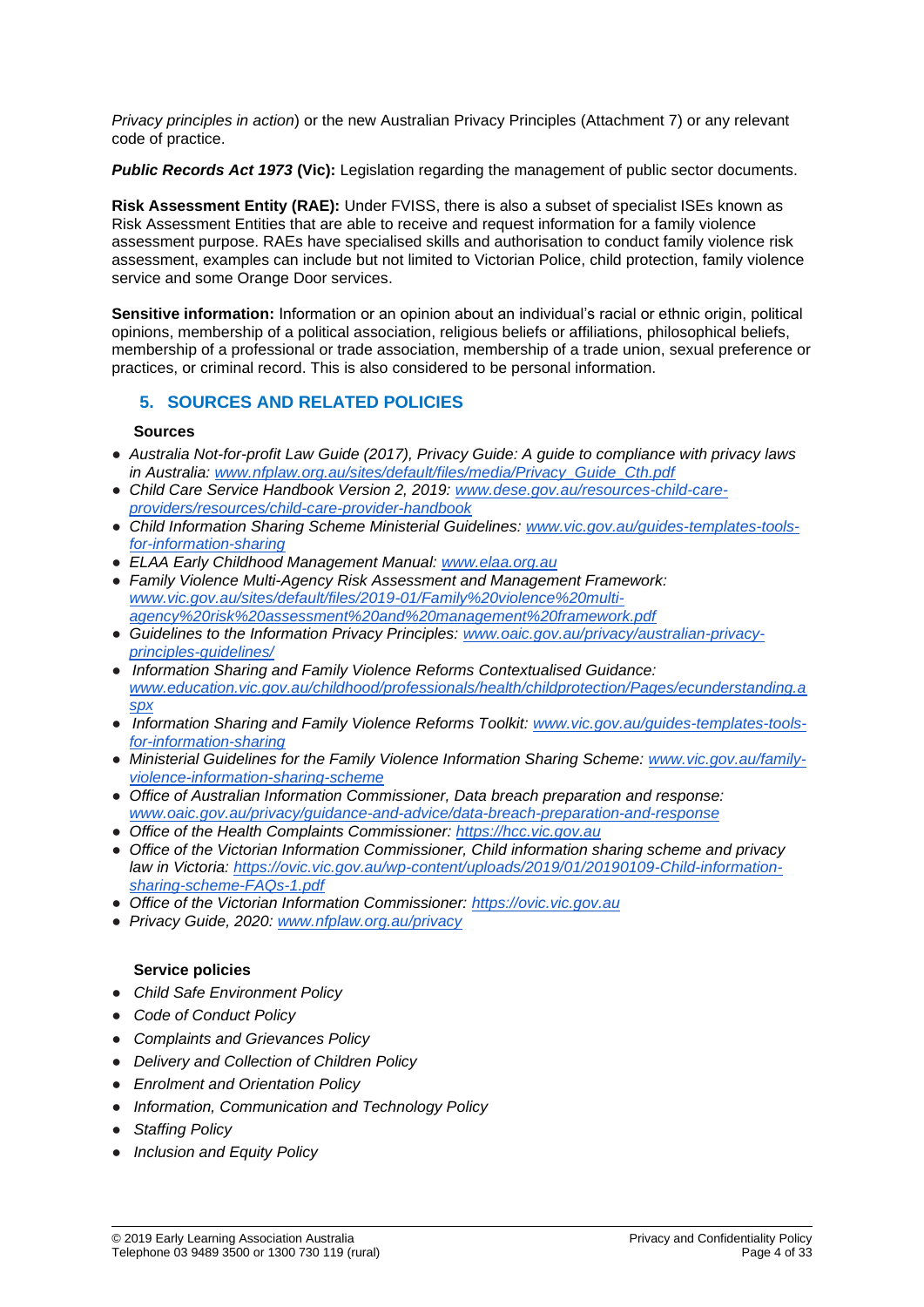## **PROCEDURES**

#### **The Approved Provider and persons with management and control is responsible for:**

- ensuring all records and documents are maintained and stored in accordance with Regulations 181 and 183 of the *Education and Care Services National Regulations 2011*
- ensuring the service complies with the requirements of the Privacy Principles as outlined in the *Health Records Act 2001*, the Information Privacy Principles as outlined in the *Privacy and Data Protection Act 2014* (Vic) and, where applicable, the Australia Privacy Principles as outlined in the *Privacy Act 1988* (Cth) and the *Privacy Amendment (Enhancing Privacy Protection ) Act 2012 (Cth)*, by taking proactive steps to establish and maintain internal practices, procedures, and systems that ensure compliance with privacy legalisations including:
	- − identifying the kind of personal, sensitive, and health information that will be collected from an individual or a family
	- − communicating the reason why personal, sensitive, and health information is being collected, and how it will be stored, used, and disclosed, and managed and are provided with the service's *Privacy Statement* (refer to Attachment 4) and all relevant forms
	- − communicating how an individual or family can access and/or update their personal, sensitive, and health information at any time, to make corrections or update information (refer to Attachment 4)
	- − communicating how an individual or family can complain about any breaches of the privacy legislation, and how the service will deal with these complaints
- ensuring a copy of this policy, including the *Privacy Statement*, is prominently displayed at the service and/or electronically accessible, is up to date and available on request
- the management of privacy risks at each stage of the information lifecycle, including collection, use, disclosure, storage, destruction or de-identification
- protecting personal information from misuse, interference, loss and unauthorised access, modification or disclosure, as well as unauthorised access, modification or disclosure.
- identifying and responding to privacy breaches, handling access and correction requests, and receiving and responding to complaints and inquiries
- providing regular staff training and information on how the privacy legislation applies to them and the service
- appropriate supervision of staff who regularly handle personal, sensitive, and health information
- ensuring that personal, sensitive, and health information is only collected by lawful and fair means, and is accurate and complete
- providing adequate and appropriate secure storage for personal, sensitive, and health information collected by the service, including electronic storage (refer to Attachment 2)
- ensuring that records and documents are kept in accordance with Regulation 183
- notifying an individual or family if the service receives personal, sensitive and health information about them from another source as soon as practicably possible
- ensuring that if personal, sensitive and health information needs to be transferred outside of Victoria, that the individual or family that it applies to has provided consent, or if the recipient of the personal information is subject to a law or binding scheme.
- ensuring that unique identifiers are not adopted, used or disclosed unless lawfully required to (refer to Attachment 2)
- ensuring reasonable steps to destroy personal and health information and ensure it is de-identified if the information is no longer required for any purpose as described in Regulations 177, 183, 184 (refer to Attachment 1)
- complying with the *Notifiable Data Breaches Scheme* (refer to *Definitions*) which imposes an obligation to notify individual whose personal information is in a data breach that is likely to result in serious harm.
- developing a data breach (refer to *Sources*) response plan that sets out the roles and responsibilities involved in managing a data breach, the steps taken if a data breach occurs (refer to *Sources*) and notifying the Office of the Australian Information Commission as appropriate.
- promoting awareness and compliance with the Child Safe Standards (refer to *Definitions*), and disclosing information to promote the wellbeing and safety of a child or group of children
- ensuring information sharing procedures abide by the CISS Ministerial Guidelines (refer to *Sources*) and exercising professional judgment when determining whether the threshold for sharing is met, what information to share and with whom to share it (refer to Attachment 7).
- · identifying which staff should be authorised point of contact in relation to the CISS and the FVISS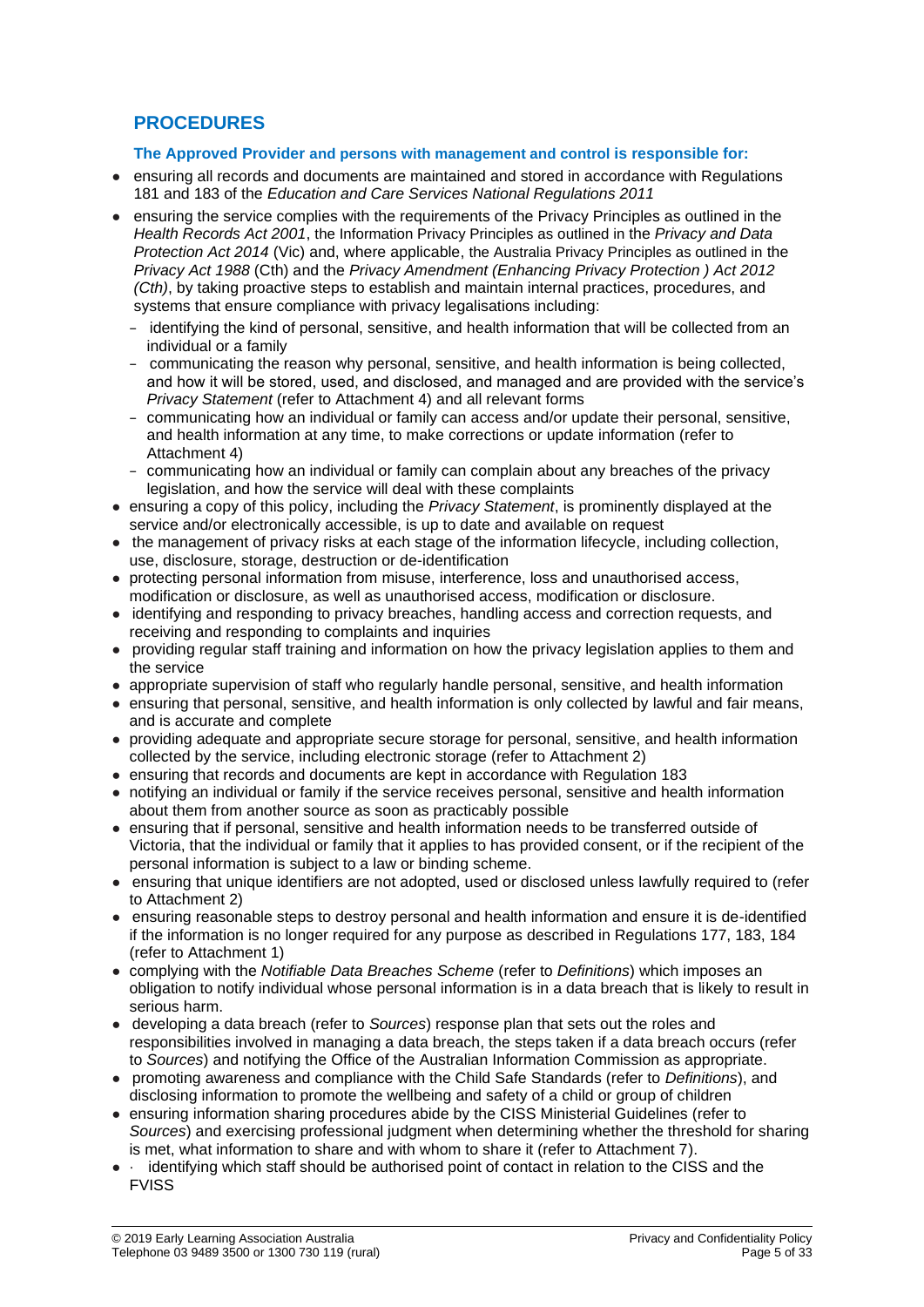- · ensuring the allocated point of contact undertakes appropriate training and is aware of their responsibilities under the CISS and FVISS
- communicating to staff about their obligations under the Information Sharing Schemes (refer to *Definitions*), and ensure they have read this policy
- providing opportunities for identified ISE staff to undertake the appropriate training
- ensuring information sharing procedures are respectful of and have regard to a child's social, individual, and cultural identity, the child's strengths and abilities, and any vulnerability relevant to the child's safety or wellbeing
- promoting a child's cultural safety and recognise the cultural rights and familial and community connections of children who are Aboriginal, Torres Strait Islander or both when sharing information under the CISS and FVISS
- giving precedence to the wellbeing and safety of a child or group of children over the right to privacy when sharing information under the CISS and the FVISS
- ensuring confidential information (refer to *Definitions*) is only shared to the extent necessary to promote the wellbeing or safety of a child or group of children, consistent with the best interests of that child or those children.
- developing record keeping processes that are accurate and complete as set by *Child Wellbeing and Safety (Information Sharing) Regulations* concerning both written and verbal sharing of information and/or complaints (refer to Attachment 7)
- ensuring actions are taken when an ISE becomes aware that information recorded or shared about any person is incorrect, and is corrected in a timely manner
- only sharing confidential information to the extent necessary to promote the wellbeing or safety of a child or group of children, consistent with the best interests of that child or those children
- working collaboratively in a manner that respects the functions and expertise of each information sharing entity
- ensuring that images of children are treated with the same respect as personal information, and as such are protected by privacy laws in the same way.
- ensuring the appropriate use of images of children, including being aware of cultural sensitivities and the need for some images to be treated with special care
- ensuring all employees, students and volunteers are provided with a copy of this policy, including the Privacy Statement of the service (refer to Attachment 4)
- establishing procedures to be implemented if parents/guardians request that their child's image is not to be taken, published, or recorded, or when a child requests that their photo not be taken
- when engaging with a professional photographer, a confidentiality clause relating to appropriate information handling is included in the agreement or contract between the photographer and the service.

## **The Nominated Supervisor or persons in day-to-day charge is responsible for:**

- assisting the Approved Provider to implement this policy
- reading and acknowledging they have read the *Privacy and Confidentiality Policy* (refer to Attachment 3)
- ensuring all records and documents are maintained and stored in accordance with Regulations 181 and 183 of the *Education and Care Services National Regulations 2011*
- protecting personal information from misuse, interference and loss and from unauthorised access, modification or disclosure, as well as unauthorised access, modification or disclosure.
- ensuring that personal, sensitive and health information is only collected by lawful and fair mean, is accurate and complete
- ensuring parents/guardians know why personal, sensitive and health information is being collected and how it will be used, disclosed and managed and are provided with the service's *Privacy Statement* (refer to Attachment 4) and all relevant forms
- ensuring that records and documents are kept in accordance with Regulation 183
- ensuring reasonable steps to destroy personal and health information and ensure it is de-identified if the information is no longer required for any purpose as described in Regulations 177, 183, 184 (refer to Attachment 2)
- ensuring that an individual or family can have access to their personal, sensitive and health information at any time, to make corrections or update information (refer to Attachment 4)
- providing notice to children and parents/guardians when photos/video recordings are going to be taken at the service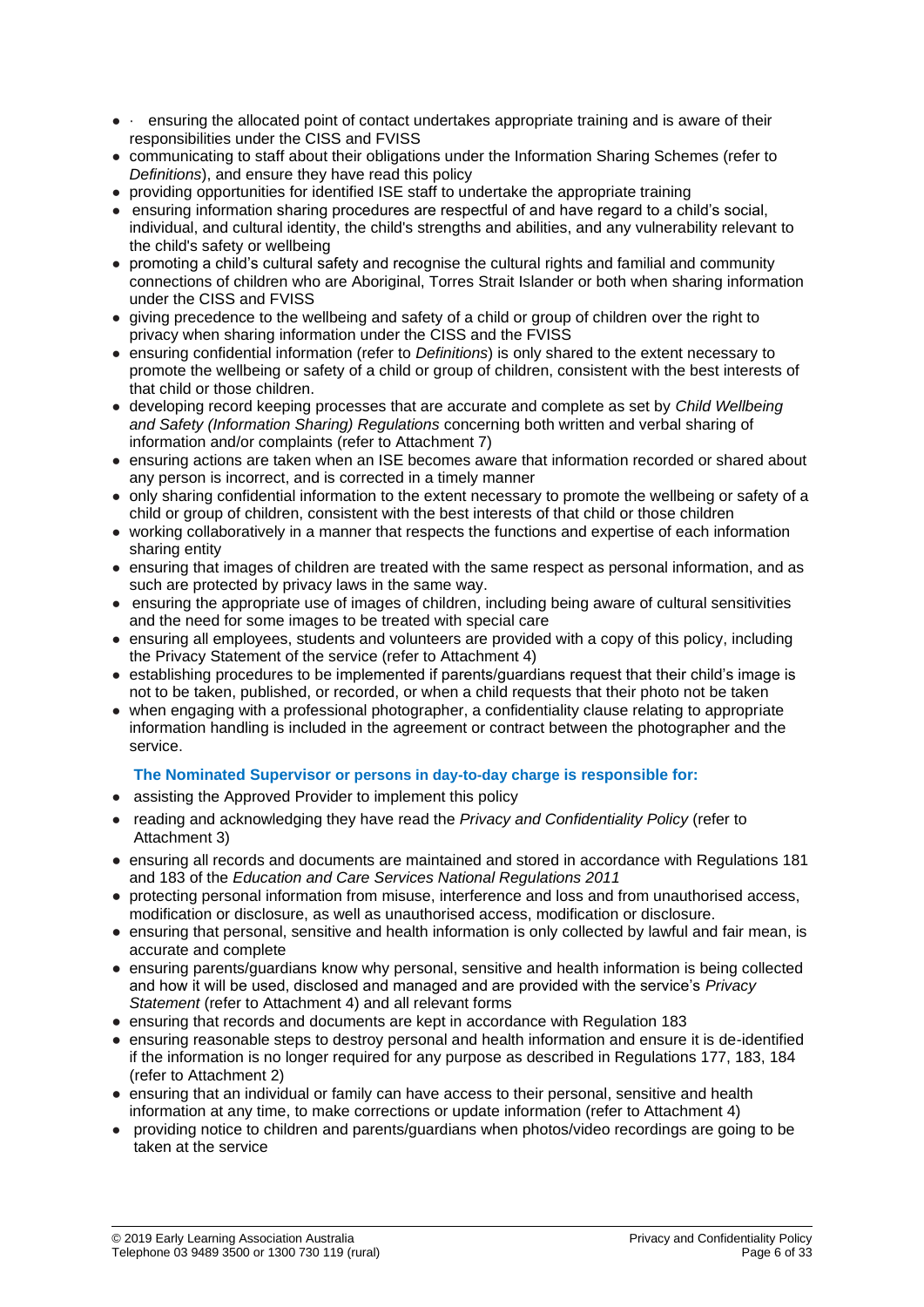- ensuring early childhood teachers, educators and all staff are provided a copy of this policy and that they complete the *Letter of acknowledgement and understanding* (Attachment 3)
- giving precedence to the wellbeing and safety of a child or group of children over the right to privacy when sharing information under the CISS and the FVISS (refer to *Definitions*)
- ensuring that before disclosing information under the CISS or FVISS (refer to *Definitions*), confirm that the receiving organisation or service is also an information sharing entity (refer to Attachment 7)
- ensuring any requests from an ISE's are responded to in a timely manner and provide relevant information if the threshold test of the CISS or FVISS are met (refer to Attachment 7)
- engaging with services that are authorised and skilled (including those located within The Orange Door) to determine appropriate actions and promote collaborative practice around families and children.
- only sharing confidential information to the extent necessary to promote the wellbeing or safety of a child or group of children, consistent with the best interests of that child or those children
- working collaboratively in a manner that respects the functions and expertise of each information sharing entity
- seeking and taking into account the views of the child and the child's relevant family members, if it is appropriate, safe and reasonable to do so when sharing information under the CISS and the FVISS (refer to *Definitions*)
- being respectful of and have regard to a child's social, individual and cultural identity, the child's strengths and abilities and any vulnerability relevant to the child's safety or wellbeing when sharing information under the CISS and FVISS (refer to *Definitions*)
- promoting a child's cultural safety and recognising the cultural rights and familial and community connections of children who are Aboriginal, Torres Strait Islander or both when sharing information under the CISS and FVISS (refer to *Definitions*)
- maintaining record keeping processes that are accurate and complete as set by *Child Wellbeing and Safety (Information Sharing) Regulations* in relation to both written and verbal sharing of information (refer to Attachment 7)
- ensuring that images of children are treated with the same respect as personal information, and as such are protected by privacy laws in the same way.
- obtaining informed and voluntary consent of the parents/guardians of children who will be photographed or videoed.

## **Early childhood teacher, educators and all other staff are responsible for:**

- reading and acknowledging they have read the *Privacy and Confidentiality Policy* (refer to Attachment 3)
- recording information on children according to the guidelines set out in this policy
- ensuring that personal, sensitive and health information is only collected by lawful and fair mean, is accurate and complete
- ensuring they are aware of their responsibilities in relation to the collection, storage, use, disclosure, disposal of personal and health information and the requirements for the handling of personal and health information, as set out in this policy
- ensuring when sharing information giving precedence to the wellbeing and safety of a child or group of children over the right to privacy when sharing information under the CISS and the FVISS (refer to *Definitions*)
- engaging in training about information sharing schemes and the MARAM framework
- being aware of who the point of contact at the service under the CISS and FIVSS (refer to *Definitions*), and supporting them (if applicable) to complete the threshold test (refer to Attachment 7)
- ensuring when sharing information to promote children's wellbeing and safety, taking into consideration the child's best interests; promote collaborative practice; and give precedence to the wellbeing and safety of a child or group of children over the right to privacy
- promoting a child's cultural safety and recognise the cultural rights and familial and community connections of children who are Aboriginal, Torres Strait Islander or both when sharing information under the CISS and FVISS (refer *to Definitions*)
- being respectful of and have regard to a child's social, individual and cultural identity, the child's strengths and abilities and any vulnerability relevant to the child's safety or wellbeing when sharing information under the CISS and FVISS (refer to *Definitions*)
- working collaboratively in a manner that respects the functions and expertise of each information sharing entity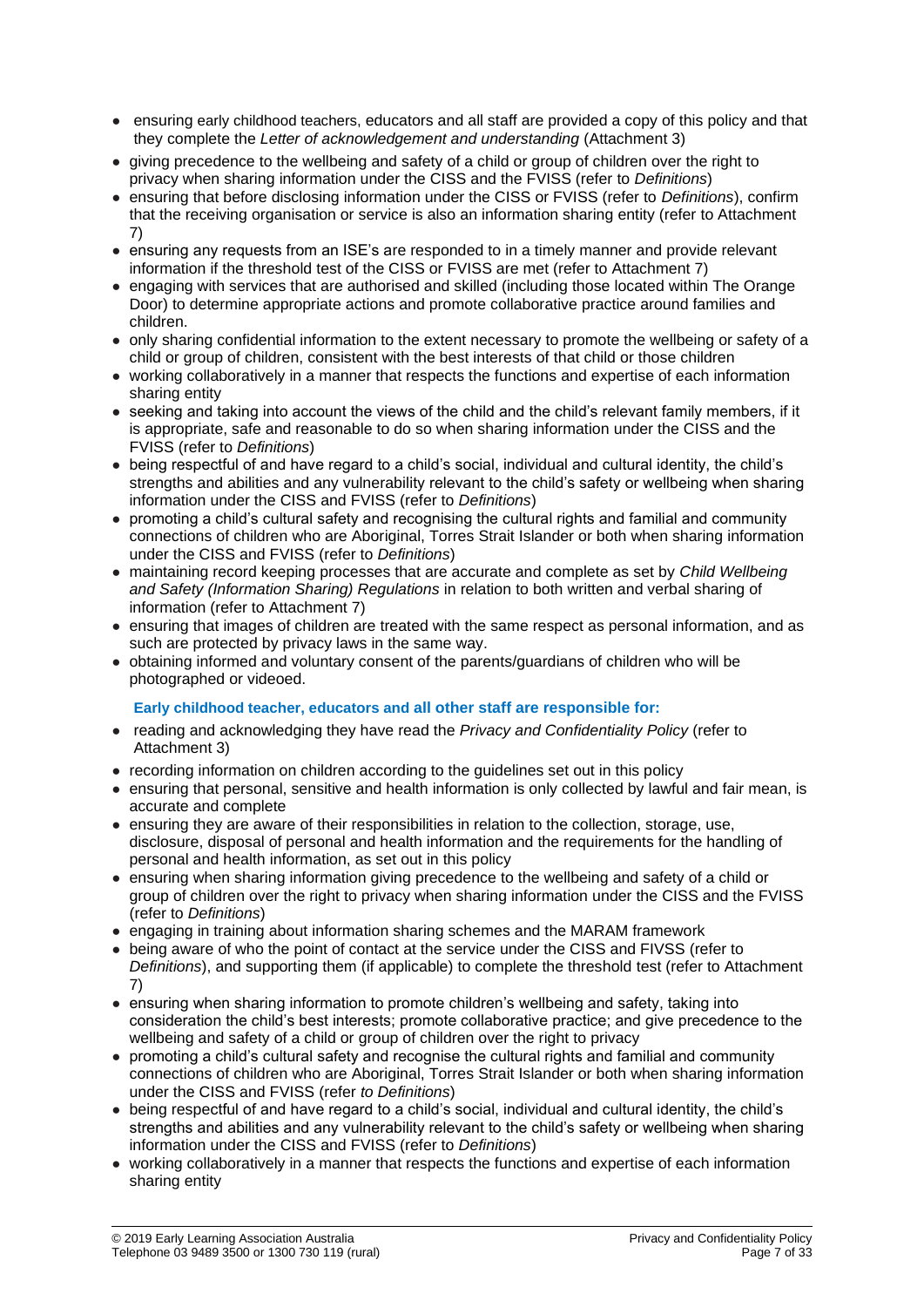- seeking and taking into account the views of the child and the child's relevant family members, if it is appropriate, safe and reasonable to do so when sharing information under the CISS and the FVISS (refer to *Definitions*)
- ensuring that images of children are treated with the same respect as personal information, and as such are protected by privacy laws in the same way.
- respecting parents' choices about their child being photographed or videoed, and children's choices about being photographed or videoed.

#### **Parents/guardians are responsible for:**

- providing accurate information when requested
- maintaining the privacy of any personal or health information provided to them about other individuals, such as contact details
- completing all permission forms and returning them to the service in a timely manner
- being sensitive and respectful to other parent/guardians who do not want their child to be photographed or videoed
- being sensitive and respectful of the privacy of other children and families in photographs/videos when using and disposing of these photographs/videos.
- being aware of CISS and FVISS guidelines (refer to *Definitions*).

**Volunteers and students, while at the service, are responsible for following this policy and its procedures.**

## **EVALUATION**

In order to assess whether the values and purposes of the policy have been achieved, the Approved Provider of Gordon Street Pre School will:

- regularly seek feedback from everyone affected by the policy regarding its effectiveness
- monitor the implementation, compliance, complaints and incidents in relation to this policy
- keep the policy up to date with current legislation, research, policy and best practice
- revise the policy and procedures as part of the service's policy review cycle, or as required
- notify parents/guardians at least 14 days before making any changes to this policy or its procedures.

## **ATTACHMENTS**

- Attachment 1: Record keeping and privacy laws
- Attachment 2: Privacy Principles in action
- Attachment 3: *Letter of acknowledgment and understanding*
- Attachment 4: *Privacy Statement*
- Attachment 5: Permission form for photographs and videos
- Attachment 6: Special permission notice for publications/media
- Attachment 7: Sharing information and record keeping under the Chid Information and Family Violence Sharing Scheme

## **AUTHORISATION**

This policy was adopted by the Approved Provider of Gordon Street Pre School on **17 MAY 2021**

## **REVIEW DATE: 17 MAY 2023**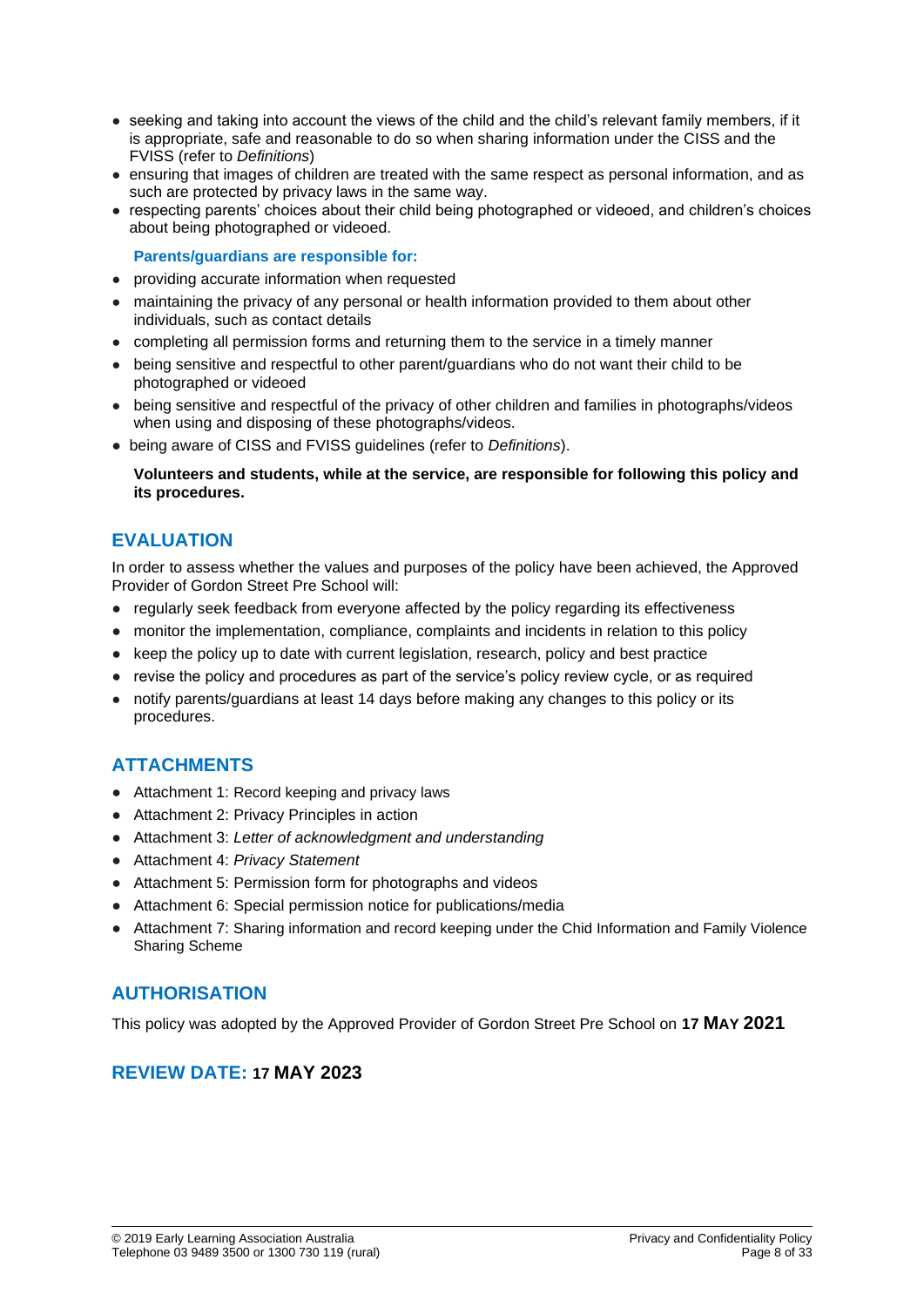## **ATTACHMENT 1 Record keeping and privacy laws**



Early childhood services must ensure that their processes for the collection, storage, use, disclosure and disposal of personal and health information meet the requirements of the appropriate privacy legislation and the *Health Records Act 2001.*

The following are examples of practices impacted by the privacy legislation:

- *Enrolment records:* Regulations 160, 161 and 162 of the *Education and Care Services National Regulations 2011* detail the information that must be kept on a child's enrolment record, including personal details about the child and the child's family, parenting orders and medical conditions. This information is regarded as sensitive information (refer to *Definitions*) and must be stored securely and disposed of appropriately.
- *Attendance records:* Regulation 158 of the *Education and Care Services National Regulations 2011* requires details of the date, child's full name, times of arrival and departure, and signature of the person delivering and collecting the child or the Nominated Supervisor/educator, to be recorded in an attendance record kept at the service. Contact details may be kept in a sealed envelope at the back of the attendance record or separate folder for evacuation/emergency purposes.
- *Medication records and incident, injury, trauma and illness records:* Regulations 87 and 92 of the *Education and Care Services National Regulations 2011* require the Approved Provider of a service to maintain incident, injury, trauma and illness records, and medication records which contain personal and medical information about the child.
- **Handling and storage of information:** Limited space can often be an issue in early childhood service environments, and both authorised employees and the Approved Provider need access to secure storage for personal and health information. Documents might be required to be stored off the service premises. Wherever confidential information is stored, it is important that it is not accessible to unauthorised staff or other persons. When confidential information is required to be taken off-site (e.g.on excursions, a list of children with medical conditions and contact numbers will be required), consideration must be given to how this is transported and stored securely.
- *Electronic records:* It is important that computerised records containing personal or health information are stored securely, and can only be accessed by authorised personnel with a password. Services need to incorporate risk management measures to ensure that passwords are recorded and stored in a secure place at the service, and to limit access to the information only to other authorised persons (refer to the *Information, Communication and Technology Policy*).
- **Forms:** Enrolment forms and any other forms used to collect personal or health information should have the service's *Privacy Statement* (refer to Attachment 4) attached.
- *Collecting information for which there is no immediate use:* A service should only collect the information it needs and for which it has a specific purpose. Services should not collect information that has no immediate use, even though it may be useful in the future.

## ● **Retention of records:**

records relating to an incident, illness, injury or trauma suffered by a child while at the service, until the child is aged 25 years

records relating to an incident, illness, injury or trauma suffered by a child that may have occurred following an incident while at the service, until the child is aged 25 years

records relating to the death of a child while at the service, until the end of 7 years after the death

and other records relating to a child enrolled at the service, until the end of 3 years after the last day on which the child attended the service

records relating to the approved provider, until the end of 3 years after the last date on which the approved provider records relating to a nominated supervisor or staff member of an education and care service, until the end of 3 years after the last date on which the nominated supervisor or staff member provided education at the service

any other records, until the end of 3 years after the date on which the record was made.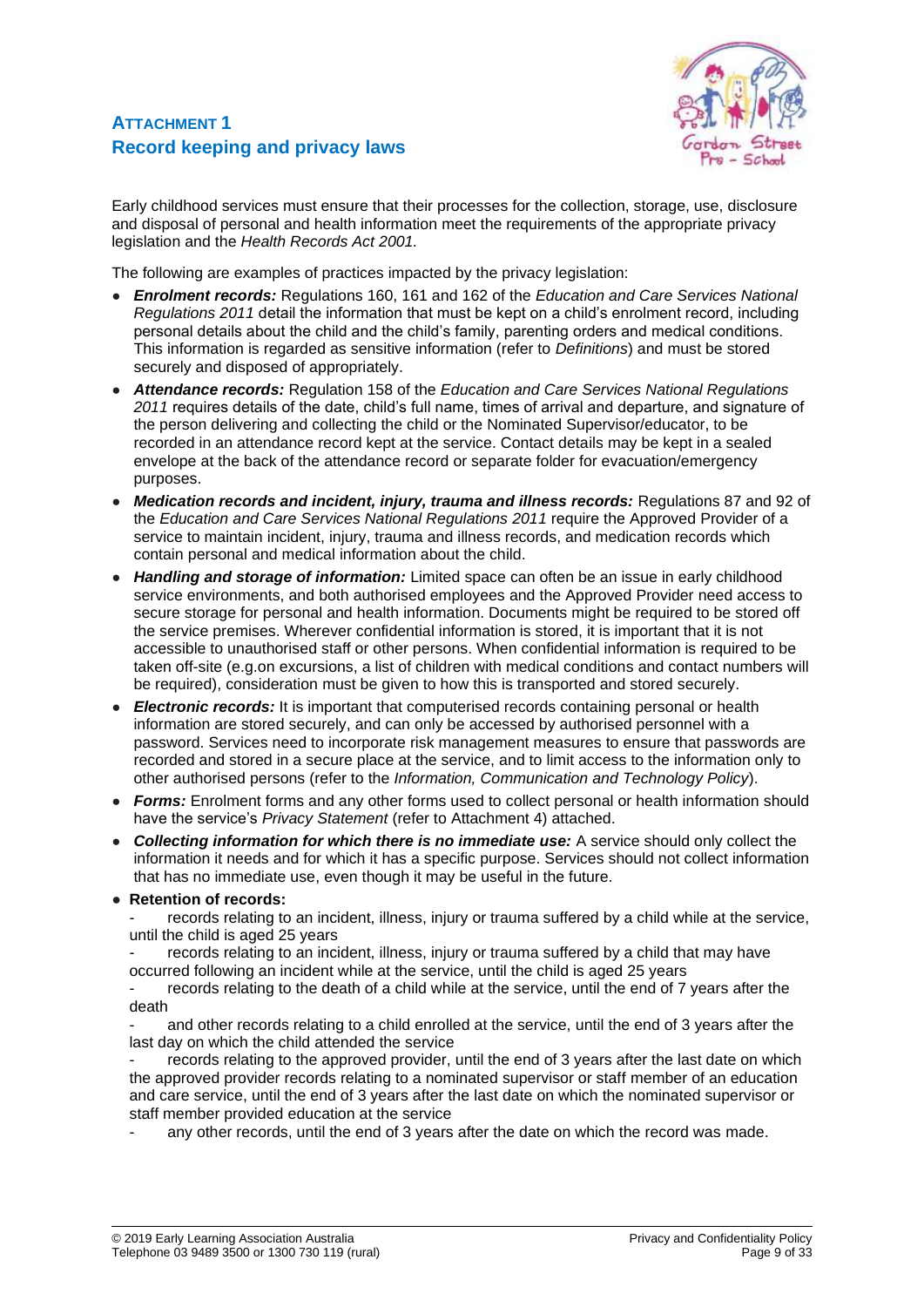## **ATTACHMENT 2 Privacy principles in action**

Your organisation may have to comply with more than one set of privacy obligations listed below. For example, an organisation that has a contract with a Victorian government agency may need to comply with the Australian Privacy Principles [AAP] (*Privacy Act, 1988*) as well as the Information Privacy Principles [IPP] (*Privacy and Data Protection Act, 2014*), and the Health Privacy Principles [HPP] (*Health Records Act, 2001*).

#### **The Australian Privacy Principles**

The APPs are legal obligations under federal Privacy Laws. They apply to every Australian organisation and federal government agency that meets the qualifying criteria below:

- it has an annual turnover of more than \$3 million
- it provides a health service (which is broadly defined) to a person (even if the organisation's primary activity is not providing that health service)
- it trades in personal information (for example, buying or selling a mailing list)
- it is a contracted service provider under a Commonwealth contract (for example, an aged care provider or a disability services provider under a Commonwealth agreement)
- it is a credit reporting body
- it operates a residential tenancy database
- it is a reporting entity for the purposes of the Anti-Money Laundering and Counter-Terrorism Financing Act 2006 (Cth) (AML/CTF Act)
- it is an employee association registered or recognised under the Fair Work (Registered Organisations) Act 2009 (Cth)
- it is a business that conducts protection action ballots
- it is a business prescribed by the Privacy Regulation 2013
- it is related to a body corporate (for example, a subsidiary) that meets any of the above criteria (even if your not-for-profit itself does not), or
- it has opted into the Privacy Act (choosing to comply, despite not meeting any of the above criteria)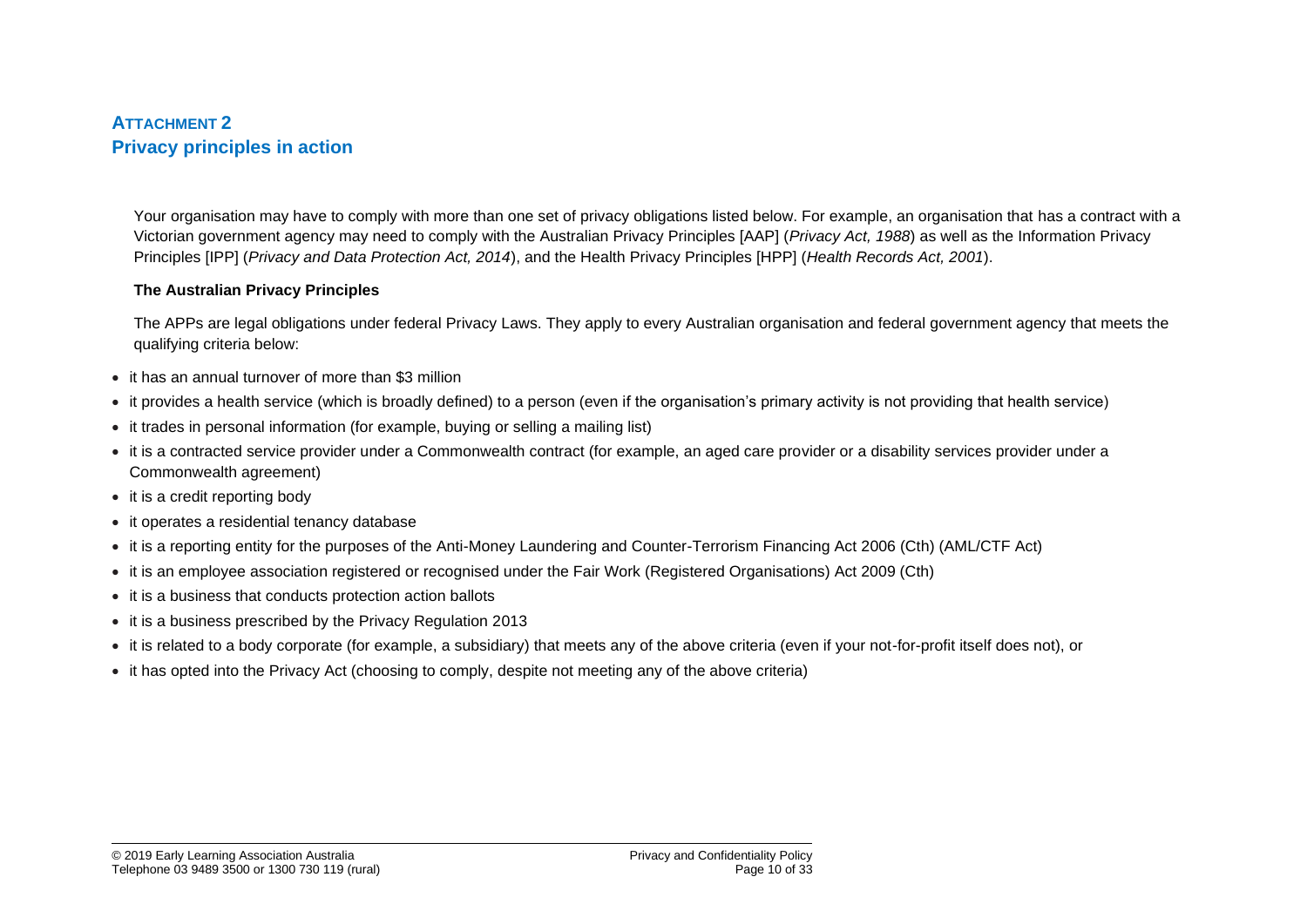#### **The Information Privacy Principles**

The IPPs are relevant for all Victorian public sector organisations, as well as some private or community sector organisations, where those organisations are carrying out functions under a State contract with a Victorian public sector organisation.

A State contract means a contract between an organisation (e.g. the Department of Education and Training) and a Contracted Service Provider [CSP] (e.g. an Approved Provider) under which services are provided by the CSP for the organisation (e.g. a funded Kindergarten Program).

#### **The Health Privacy Principles**

Victoria has specific Health Privacy Laws that provide a higher standard of protection of certain health information. Early Childhood Education and Care services collect, hold and use health information, therefore are required to follow the HPP under the *Health Records Act 2001*.

#### **Principles in Action**

Organisations need to make sure their policy and procedures are consistent with all the Privacy Laws that apply to their organisation. If you're not sure, you should get legal advice.

The Child Information Sharing Scheme and Family Violence Information Sharing Scheme makes certain modifications to the Information Privacy Principles and the Health Privacy Principles to ensure that the scheme is able to operate as intended.

| <b>Australian</b><br><b>Privacy</b><br><b>Principles</b>                         | <b>Information</b><br><b>Privacy</b><br><b>Principles</b> | <b>Health</b><br><b>Privacy</b><br><b>Principles</b> | <b>Principles in action</b>                                                                                                                                                                                                                           |
|----------------------------------------------------------------------------------|-----------------------------------------------------------|------------------------------------------------------|-------------------------------------------------------------------------------------------------------------------------------------------------------------------------------------------------------------------------------------------------------|
| $APP 1 -$<br>Open and<br>transparent<br>management<br>of personal<br>information | IPP $5$ :<br><b>Openness</b>                              | Principle 5<br><b>Openness</b>                       | Gordon Street Pre School has an up-to-date Privacy and Confidentiality policy that clearly sets out<br>how we collect, use, disclose and store personal and health information. Stakeholders have access<br>to this policy at any time, upon request. |
| $APP 2 -$<br>Anonymity<br>and<br>pseudonymity                                    | IPP $8$ :<br>Anonymity                                    | Principle 8<br>Anonymity                             | Wherever it is lawful and practicable, individuals and families will have the option of not identifying<br>themselves when entering into transactions with Gordon Street Pre School This may include<br>surveys, suggestion boxes, QIP feedback etc   |

The table below is a reference tool that identities how all three legislations can work together and what it may look like in practice.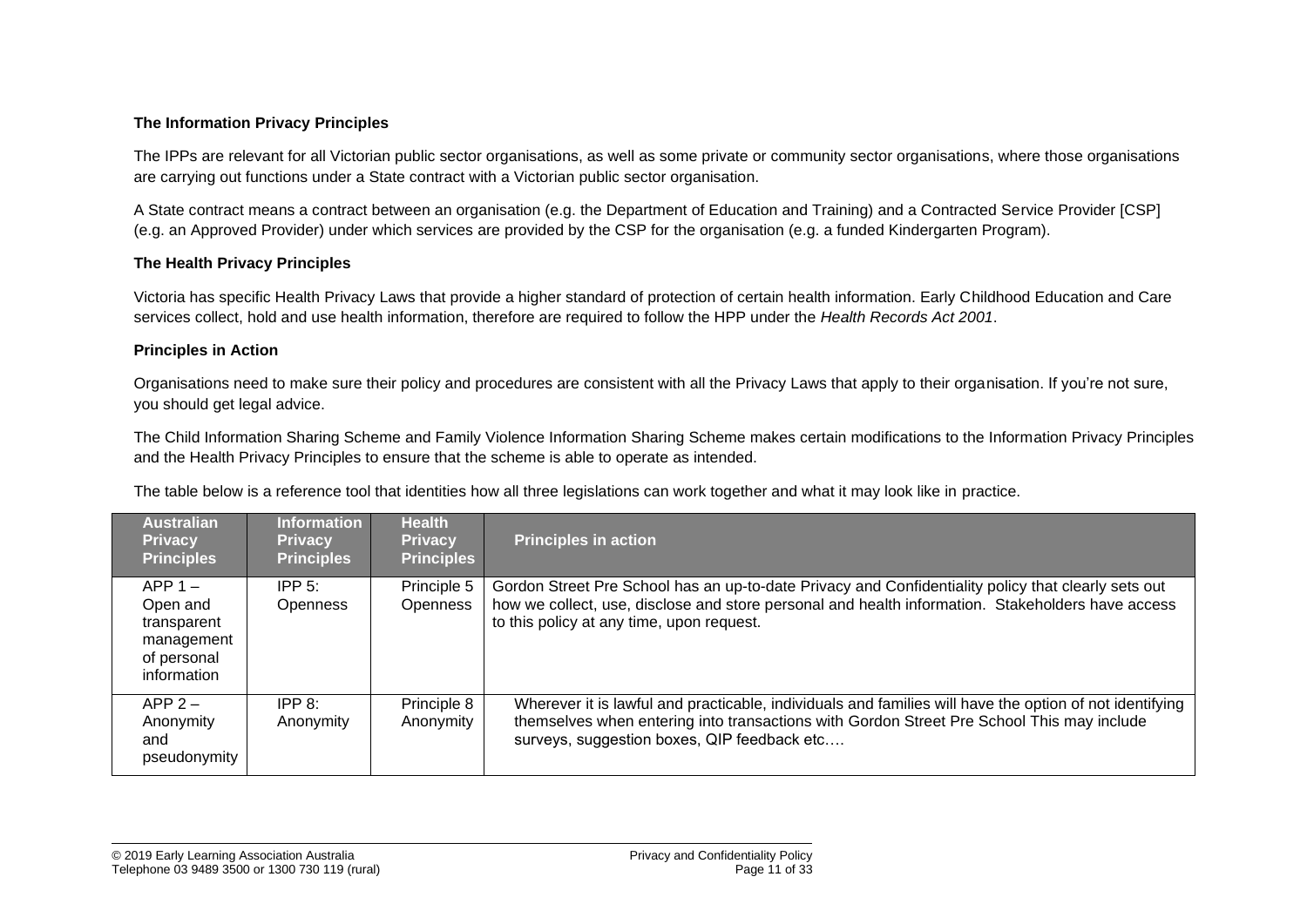| APP <sub>3</sub><br>Collection of<br>solicited                                     | IPP $1:$<br>Collection<br><b>IPP 10:</b> | Principle 1<br>Collection | Gordon Street Pre School will only collect the personal, sensitive and health information needed,<br>and for which there is a purpose that is legitimate and related to the service's functions, activities<br>and/or obligations.                                                                                                                                                                                                                                                           |
|------------------------------------------------------------------------------------|------------------------------------------|---------------------------|----------------------------------------------------------------------------------------------------------------------------------------------------------------------------------------------------------------------------------------------------------------------------------------------------------------------------------------------------------------------------------------------------------------------------------------------------------------------------------------------|
| personal<br>information<br>and APP $4-$<br>Dealing with<br>unsolicited<br>personal | Sensitive<br>information                 |                           | Personal, sensitive and health information about children and parents/guardians either in relation<br>to themselves or a child enrolled at the service, will generally be collected via forms filled out by<br>parents/guardians. This can include but not limited to Enrolment Records, Enrolment Application<br>Forms, Medical Management Plans, Risk Minimisation Plans, Communication Plans, Attendance<br>Records, Staff Records, Direct Debit Application Forms, Visitors Logbook, etc |
| information                                                                        |                                          |                           | Other information may be collected from job applications, face-to-face interviews and telephone<br>calls. Individuals from whom personal information is collected will be provided with a copy of the<br>service's Privacy Statement (refer to Attachment 4).                                                                                                                                                                                                                                |
|                                                                                    |                                          |                           | When Gordon Street Pre School receives personal information (refer to Definitions) from a source<br>other than directly from the individual or the parents/guardians of the child concerned, the person<br>receiving the information will notify the individual or the parents/guardians of the child to whom<br>the information relates to. Gordon Street Pre School will advise that individual of their right to<br>share or not share this information with the source.                  |
|                                                                                    |                                          |                           | Sensitive information (refer to Definitions) will be collected only for the purpose of enabling the<br>service to provide for the education and care of the child attending the service.                                                                                                                                                                                                                                                                                                     |
|                                                                                    |                                          |                           | CISS & FVISS: Information sharing entities are not obliged to collect personal or health<br>information about an individual directly from that person if they are collecting the information from<br>another information sharing entity under the scheme.                                                                                                                                                                                                                                    |
|                                                                                    |                                          |                           | If an information sharing entity collects personal or health information about a person from<br>another information sharing entity under the scheme, it will not be obliged to take reasonable<br>steps to notify that person that their information has been collected if doing so would be contrary<br>to the promotion of the wellbeing or safety of a child.                                                                                                                             |
|                                                                                    |                                          |                           | Information sharing entities will not be obliged to obtain consent from any person before collecting<br>information under the scheme, including 'sensitive information' if they are sharing in accordance<br>with the scheme.                                                                                                                                                                                                                                                                |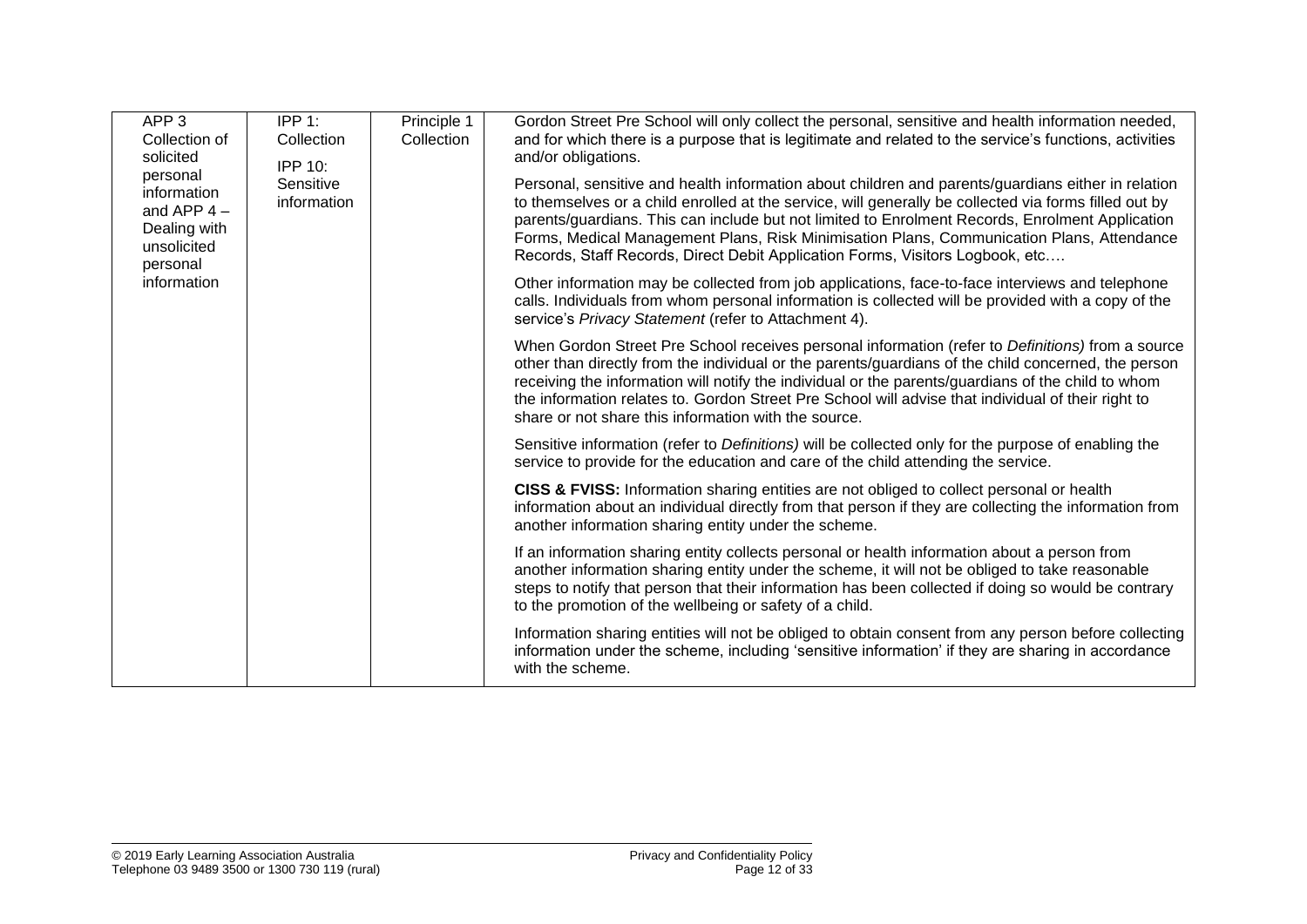| $APP 5 -$<br>Notification<br>of the<br>collection of | $IPP$ 2: Use<br>and<br>information<br>disclosure | Principle<br>2 Use and<br><b>Disclose</b> | Upon enrolment, commencement of employment, or any other time personal, sensitive or health<br>information is collected, Gordon Street Pre School will take reasonable steps to ensure individuals<br>or families understand why this information is being collected, used, disclosed and stored.<br>Individuals or families will be informed of the following: |
|------------------------------------------------------|--------------------------------------------------|-------------------------------------------|-----------------------------------------------------------------------------------------------------------------------------------------------------------------------------------------------------------------------------------------------------------------------------------------------------------------------------------------------------------------|
| personal<br>information                              |                                                  |                                           | • Gordon Street Pre School contact details                                                                                                                                                                                                                                                                                                                      |
| and APP $6 -$                                        |                                                  |                                           | • the facts and circumstances of why personal, sensitive and health information is being collected                                                                                                                                                                                                                                                              |
| Use or<br>disclosure of                              |                                                  |                                           | • what information is required by authorised law                                                                                                                                                                                                                                                                                                                |
| personal                                             |                                                  |                                           | • the purposes of collection                                                                                                                                                                                                                                                                                                                                    |
|                                                      |                                                  |                                           | • the consequences if personal information is not collected                                                                                                                                                                                                                                                                                                     |
|                                                      |                                                  |                                           | • Gordon Street Pre School usual disclosures of personal information; if applicable                                                                                                                                                                                                                                                                             |
|                                                      |                                                  |                                           | • information about the Gordon Street Pre School Privacy and Confidentiality Policy                                                                                                                                                                                                                                                                             |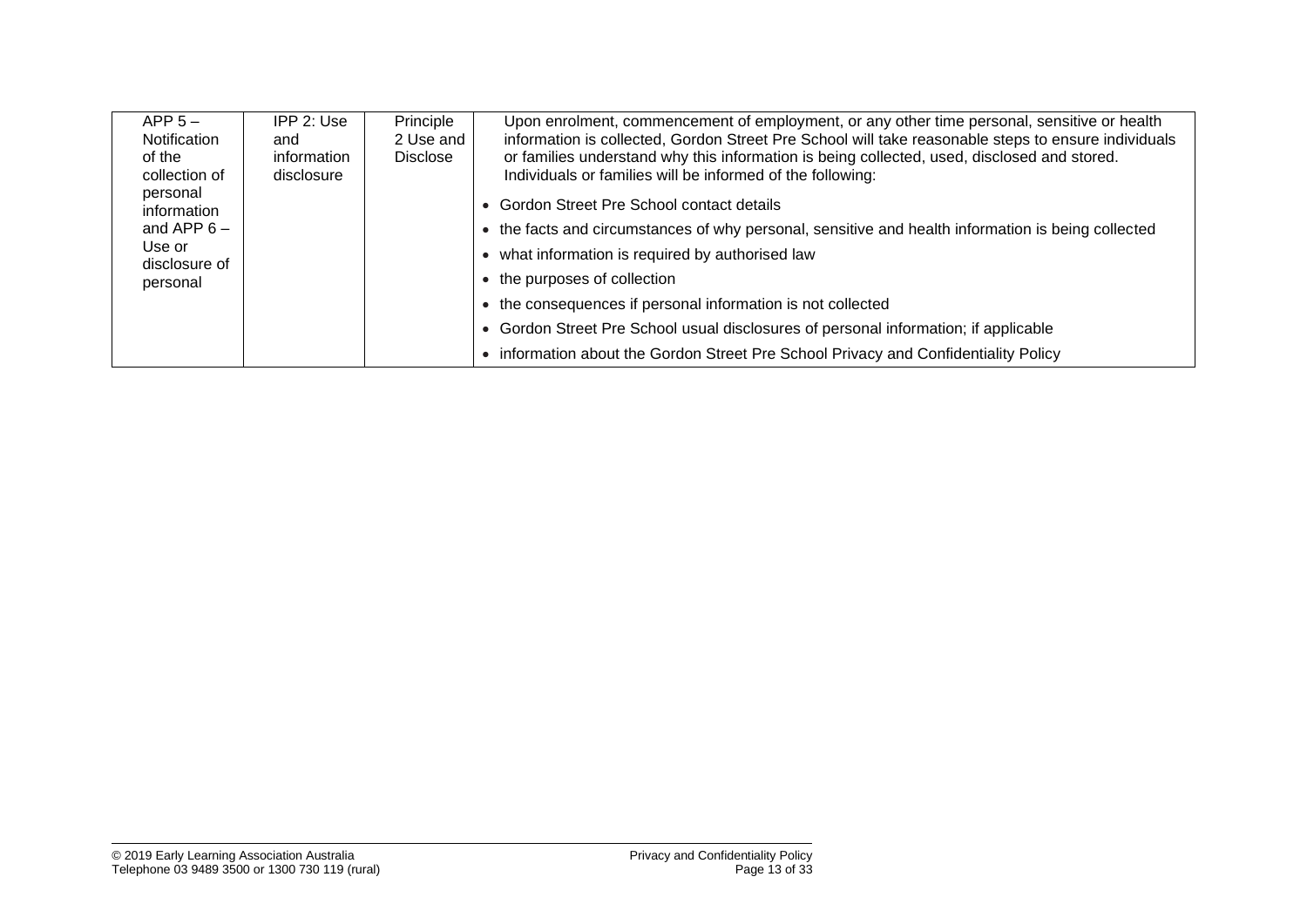| information will be used.                                                                              |                                                                                                           | The following table identifies the personal, sensitive and health information that will be collected by<br>Gordon Street Pre School, the primary purpose for its collection and some examples of how this |
|--------------------------------------------------------------------------------------------------------|-----------------------------------------------------------------------------------------------------------|-----------------------------------------------------------------------------------------------------------------------------------------------------------------------------------------------------------|
| Personal,<br>sensitive and<br>health information<br>collected in<br>relation to:                       | Primary purpose of<br>collection:                                                                         | Examples of how the service will<br>use personal and health,<br>(including sensitive) information<br>include:                                                                                             |
| Children and<br>parents/guardians                                                                      | • To enable the service to<br>provide for the education and<br>care of the child attending the<br>service | • Day-to-day administration and<br>delivery of service<br>• Provision of a place for their child in                                                                                                       |
|                                                                                                        | • To promote the service (refer<br>to Attachments 5 and 6)                                                | the service<br>• Duty rosters<br>• Looking after children's educational,<br>care and safety needs<br>• For correspondence with                                                                            |
|                                                                                                        |                                                                                                           | parents/guardians relating to their<br>child's attendance<br>• To satisfy the service's legal<br>obligations and to allow it to                                                                           |
|                                                                                                        |                                                                                                           | discharge its duty of care<br>• Visual displays in the service<br>• Newsletters                                                                                                                           |
|                                                                                                        |                                                                                                           | • Promoting the service through<br>external media, including the<br>service's website                                                                                                                     |
| The approved<br>provider if an<br>individual, or<br>members of the<br>Committee of<br>Management/Board | • For the management of the<br>service                                                                    | • For communication with, and<br>between, the Approved Provider,<br>other Committee/Board members,<br>employees and members of the<br>association                                                         |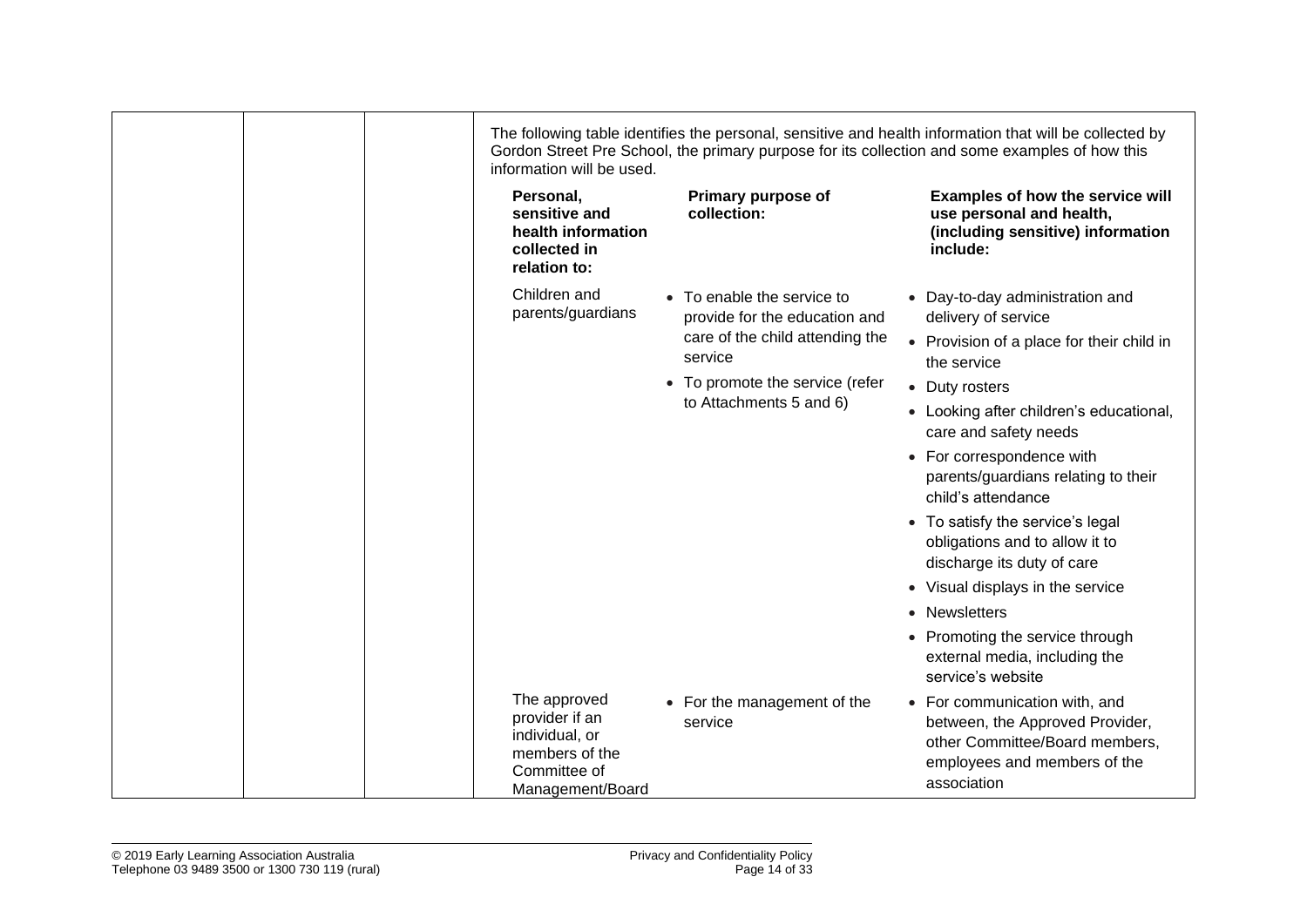|                            |     |     | if the approved<br>provider is an<br>organisation                                                                                                                                                                                                                                   | • To satisfy the service's legal<br>obligations                                                                                                                                                                                                               |
|----------------------------|-----|-----|-------------------------------------------------------------------------------------------------------------------------------------------------------------------------------------------------------------------------------------------------------------------------------------|---------------------------------------------------------------------------------------------------------------------------------------------------------------------------------------------------------------------------------------------------------------|
|                            |     |     | Job applicants,<br>• To assess and (if necessary)<br>employees,<br>to engage the applicant,<br>contractors,<br>employees, contractor,<br>volunteers and<br>volunteers or students, as the<br>students<br>case may be<br>• To administer the<br>employment, contract or<br>placement | • Administering the individual's<br>employment, contract or placement,<br>as the case may be<br>• Ensuring the health and safety of<br>the individual<br>• Insurance<br>• Promoting the service through<br>external media, including the<br>service's website |
|                            |     |     | The service may disclose some personal and/or health information held about an individual to:                                                                                                                                                                                       |                                                                                                                                                                                                                                                               |
|                            |     |     | • government departments or agencies, as part of its legal and funding obligations                                                                                                                                                                                                  |                                                                                                                                                                                                                                                               |
|                            |     |     | • local government authorities, in relation to enrolment details for planning purposes                                                                                                                                                                                              |                                                                                                                                                                                                                                                               |
|                            |     |     | • organisations providing services related to staff entitlements and employment                                                                                                                                                                                                     |                                                                                                                                                                                                                                                               |
|                            |     |     | • insurance providers, in relation to specific claims or for obtaining cover                                                                                                                                                                                                        |                                                                                                                                                                                                                                                               |
|                            |     |     | law enforcement agencies<br>$\bullet$                                                                                                                                                                                                                                               |                                                                                                                                                                                                                                                               |
|                            |     |     | health organisations and/or families in circumstances where the person requires urgent medical<br>$\bullet$<br>assistance and is incapable of giving permission                                                                                                                     |                                                                                                                                                                                                                                                               |
|                            |     |     | • anyone to whom the individual authorises the service to disclose information.                                                                                                                                                                                                     |                                                                                                                                                                                                                                                               |
|                            |     |     | Sensitive information (refer to Definitions) will be used and disclosed only for the purpose for which<br>it was collected, unless the individual agrees otherwise, or where the use or disclosure of this<br>sensitive information is allowed by law.                              |                                                                                                                                                                                                                                                               |
| $APP 7 -$                  | N/A | N/A | A service must not use or disclose personal information it holds for the purpose of direct marketing.                                                                                                                                                                               |                                                                                                                                                                                                                                                               |
| <b>Direct</b><br>marketing |     |     | Direct marketing involves the use or disclosure of personal information to communicate directly<br>with an individual to promote goods and services.                                                                                                                                |                                                                                                                                                                                                                                                               |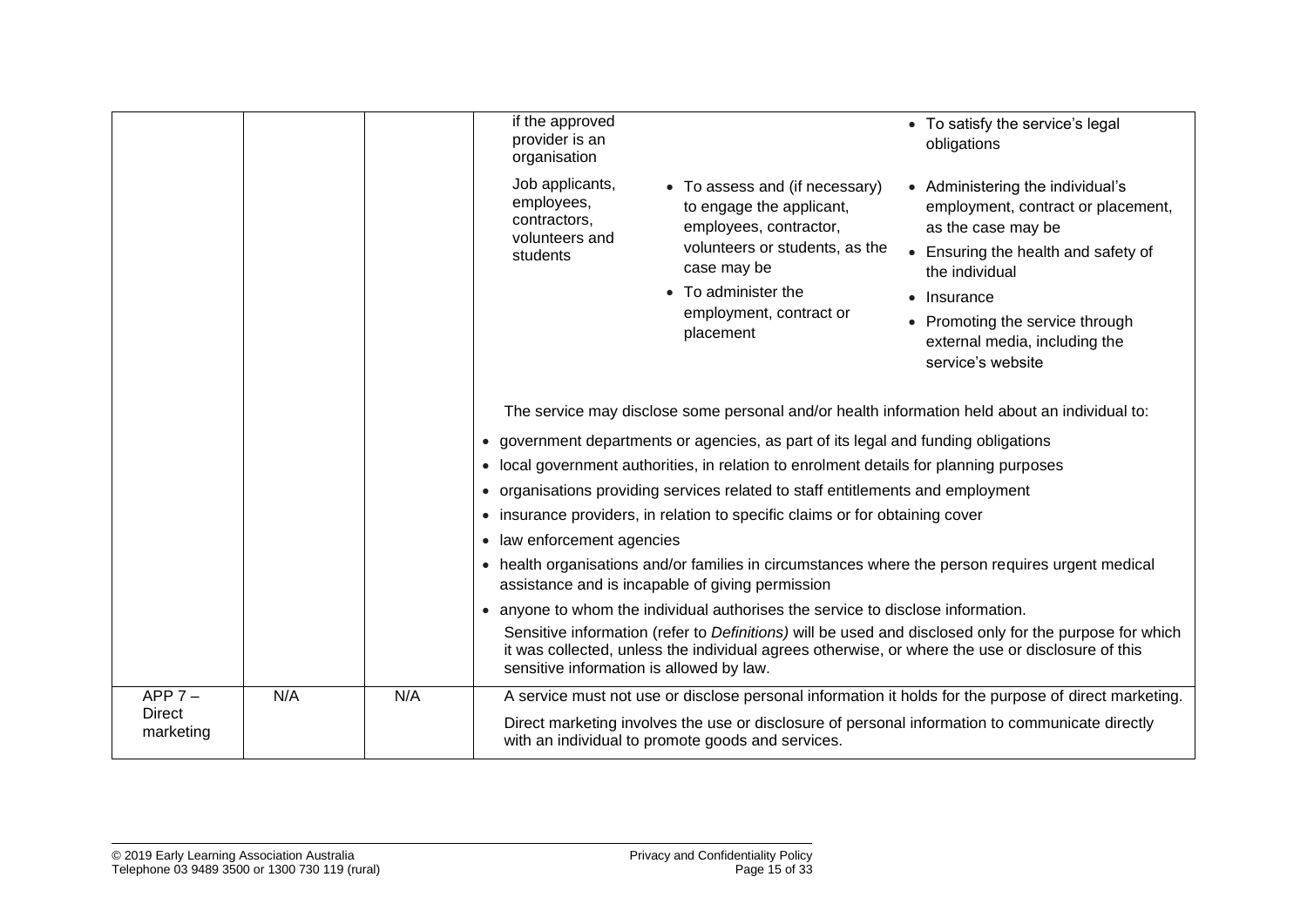| <b>Australian</b><br><b>Privacy</b><br><b>Principles</b>              | <b>Information</b><br><b>Privacy</b><br><b>Principles</b> | <b>Health</b><br><b>Privacy</b><br><b>Principles</b> | <b>Principles in action</b>                                                                                                                                                                                                                                                                                                                                                                                                                                                                                                                                                                                                                                                                                                   |
|-----------------------------------------------------------------------|-----------------------------------------------------------|------------------------------------------------------|-------------------------------------------------------------------------------------------------------------------------------------------------------------------------------------------------------------------------------------------------------------------------------------------------------------------------------------------------------------------------------------------------------------------------------------------------------------------------------------------------------------------------------------------------------------------------------------------------------------------------------------------------------------------------------------------------------------------------------|
| APP 8 - Cross-<br>broader<br>disclosure of<br>personal<br>information | IPP 9:<br>Transborder<br>data flows                       | Principle 9<br>Transborder<br>Data Flows             | Gordon Street Pre School will only transfer personal of health information outside Victoria in certain<br>circumstances, for example, if the individual consents, or if the recipient of the personal information is<br>subject to a law or binding scheme.                                                                                                                                                                                                                                                                                                                                                                                                                                                                   |
| $APP 9 -$<br>Adoption,                                                | IPP 7:<br>Unique                                          | Principle 7<br>Identifiers                           | Gordon Street Pre School will not adopt, use or disclose a government related identifier unless an<br>exception applies.                                                                                                                                                                                                                                                                                                                                                                                                                                                                                                                                                                                                      |
| use or<br>disclosure<br>of<br>government<br>related                   | identifiers                                               |                                                      | Gordon Street Pre School will collect information on the following identifiers (refer to Definitions)<br>including but not limited to:                                                                                                                                                                                                                                                                                                                                                                                                                                                                                                                                                                                        |
|                                                                       |                                                           |                                                      | • information required to access the Kindergarten Fee Subsidy for eligible families (refer to Fees<br>Policy)                                                                                                                                                                                                                                                                                                                                                                                                                                                                                                                                                                                                                 |
| identifiers                                                           |                                                           |                                                      | • tax file number for all employees, to assist with the deduction and forwarding of tax to the Australian<br>Tax Office – failure to provide this would result in maximum tax being deducted                                                                                                                                                                                                                                                                                                                                                                                                                                                                                                                                  |
|                                                                       |                                                           |                                                      | • Medicare number: for medical emergencies                                                                                                                                                                                                                                                                                                                                                                                                                                                                                                                                                                                                                                                                                    |
|                                                                       |                                                           |                                                      | For child care services only: Customer Reference Number (CRN) for children attending childcare<br>$\bullet$<br>services to enable the family to access the Commonwealth Government's Child Care Subsidy (CCS)<br>- failure to provide this would result in parents/guardians not obtaining the benefit.                                                                                                                                                                                                                                                                                                                                                                                                                       |
| APP $10 -$<br>Quality of<br>personal<br>information                   | $IPP3 -$<br>Data<br>quality                               | Principle 3<br>Data<br>quality                       | Gordon Street Pre School will take reasonable steps to ensure that the personal and health<br>information it collects is accurate, up-to-date and complete, as outlined in this Privacy and<br>Confidentiality policy. Gordon Street Pre School will ensure any updated or new personal and/or<br>health information is promptly added to relevant existing records and will send timely reminders to<br>individuals or families to update their personal and/or health information to ensure records are up to<br>date at all times. This can include but not limited to emergency contact details, authorised<br>nominees, medical management plans, banking details, working with children checks, VIT<br>registration etc |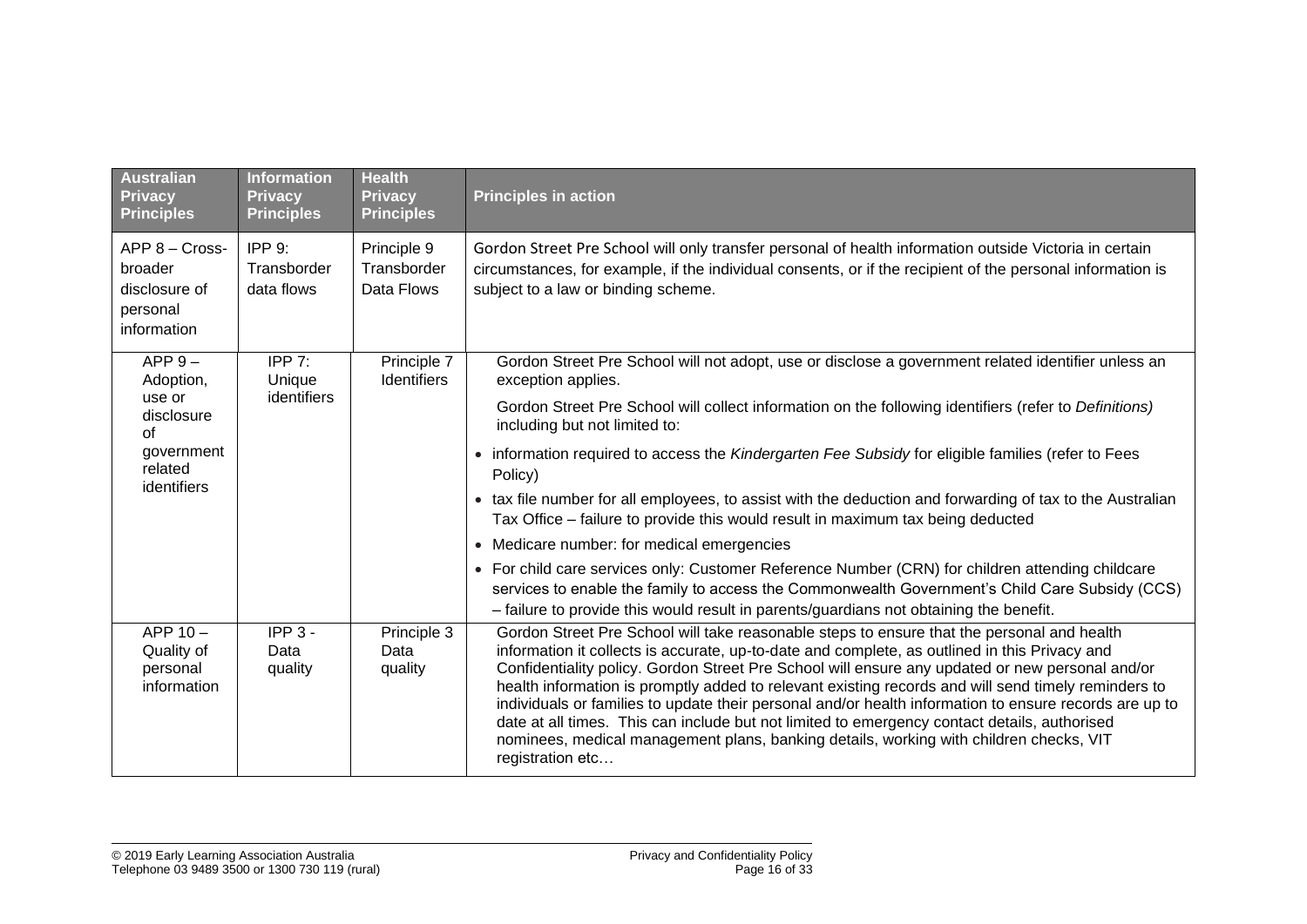| APP 11-<br>Security of<br>personal<br>information             | $IPP 4 -$<br>Data<br>security           | Principle 4<br>Data<br>Security<br>and Data<br>Retention | Gordon Street Pre School takes active measures to ensure the security of personal, sensitive and<br>health information it holds, and takes reasonable steps to protect the stored information from<br>misuse, interference and loss, as well as unauthorised access, modification or disclosure (refer to<br>Privacy and Confidently policy). Gordon Street Pre School will also take reasonable steps to<br>destroy personal and health information and ensure it is de-identified if it no longer needs the<br>information for any purpose as described in Regulations 177, 183, 184. In disposing of personal,<br>sensitive and/or health information, those with authorised access to the information will ensure that it<br>is either shredded or destroyed in such a way that the information is no longer accessible. |
|---------------------------------------------------------------|-----------------------------------------|----------------------------------------------------------|------------------------------------------------------------------------------------------------------------------------------------------------------------------------------------------------------------------------------------------------------------------------------------------------------------------------------------------------------------------------------------------------------------------------------------------------------------------------------------------------------------------------------------------------------------------------------------------------------------------------------------------------------------------------------------------------------------------------------------------------------------------------------------------------------------------------------|
|                                                               |                                         |                                                          | Gordon Street Pre School will ensure that, in relation to personal, sensitive and health information:                                                                                                                                                                                                                                                                                                                                                                                                                                                                                                                                                                                                                                                                                                                        |
|                                                               |                                         |                                                          | • access will be limited to authorised staff, the approved provider or other individuals who require this<br>information in order to fulfil their responsibilities and duties                                                                                                                                                                                                                                                                                                                                                                                                                                                                                                                                                                                                                                                |
|                                                               |                                         |                                                          | • information will not be left in areas that allow unauthorised access to that information                                                                                                                                                                                                                                                                                                                                                                                                                                                                                                                                                                                                                                                                                                                                   |
|                                                               |                                         |                                                          | • all materials will be physically stored in a secure cabinet or area                                                                                                                                                                                                                                                                                                                                                                                                                                                                                                                                                                                                                                                                                                                                                        |
|                                                               |                                         |                                                          | • electronic records containing personal or health information will be stored safely and secured with a<br>password for access. There is security in transmission of the information via email, telephone, mobile<br>phone/text messages, as detailed below:                                                                                                                                                                                                                                                                                                                                                                                                                                                                                                                                                                 |
|                                                               |                                         |                                                          | - emails will only be sent to a person authorised to receive the information                                                                                                                                                                                                                                                                                                                                                                                                                                                                                                                                                                                                                                                                                                                                                 |
|                                                               |                                         |                                                          | - faxes will only be sent to a secure fax, which does not allow unauthorised access                                                                                                                                                                                                                                                                                                                                                                                                                                                                                                                                                                                                                                                                                                                                          |
|                                                               |                                         |                                                          | - telephone – limited and necessary personal information will be provided over the telephone to<br>persons authorised to receive that information                                                                                                                                                                                                                                                                                                                                                                                                                                                                                                                                                                                                                                                                            |
|                                                               |                                         |                                                          | - transfer of information interstate and overseas will only occur with the permission of the person<br>concerned or their parents/guardians.                                                                                                                                                                                                                                                                                                                                                                                                                                                                                                                                                                                                                                                                                 |
| APP 12-<br>Access to<br>personal<br>information<br>and APP 13 | $IPP6 -$<br>Access<br>and<br>correction | Principle 6<br>Access<br>and<br>Correction               | Individuals or families have the right to seek access to their own personal information and to make<br>corrections to it if necessary. Upon request Gordon Street Pre School will give an individual or<br>families access to their personal or health information it holds are part of service operations in a<br>timely manner. Gordon Street Pre School must be satisfied through identification verification, that a<br>request for personal or health information is granted.                                                                                                                                                                                                                                                                                                                                           |
| - Correction<br>of personal                                   |                                         |                                                          | Process for considering access requests                                                                                                                                                                                                                                                                                                                                                                                                                                                                                                                                                                                                                                                                                                                                                                                      |
| information                                                   |                                         |                                                          | A person may seek access, to view or update their personal or health information:                                                                                                                                                                                                                                                                                                                                                                                                                                                                                                                                                                                                                                                                                                                                            |
|                                                               |                                         |                                                          | • if it relates to their child, by contacting the nominated supervisor                                                                                                                                                                                                                                                                                                                                                                                                                                                                                                                                                                                                                                                                                                                                                       |
|                                                               |                                         |                                                          | • for all other requests, by contacting the approved provider/secretary.                                                                                                                                                                                                                                                                                                                                                                                                                                                                                                                                                                                                                                                                                                                                                     |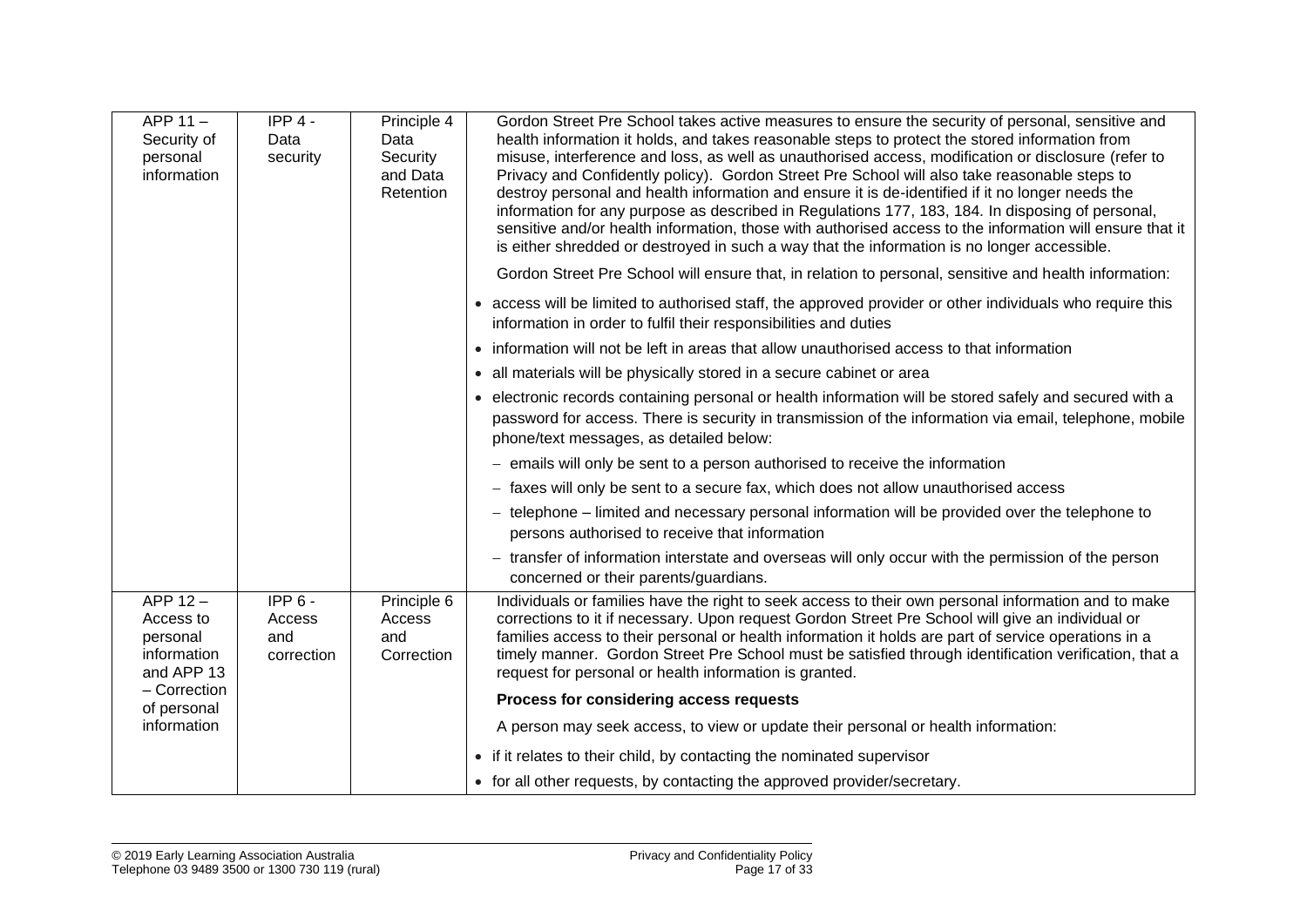|     |     |                                                                                | Personal information may be accessed in the following way:                                                                                                                                                                                                                                                                                                                                                                                                       |
|-----|-----|--------------------------------------------------------------------------------|------------------------------------------------------------------------------------------------------------------------------------------------------------------------------------------------------------------------------------------------------------------------------------------------------------------------------------------------------------------------------------------------------------------------------------------------------------------|
|     |     |                                                                                | • view and inspect the information                                                                                                                                                                                                                                                                                                                                                                                                                               |
|     |     |                                                                                | • take notes                                                                                                                                                                                                                                                                                                                                                                                                                                                     |
|     |     |                                                                                | • obtain a copy (scanned or photographed).                                                                                                                                                                                                                                                                                                                                                                                                                       |
|     |     |                                                                                | Individuals requiring access to, or updating of, personal information should nominate the type of<br>access required and specify, if possible, what information is required. The approved provider will<br>endeavour to respond to this request within 45 days of receiving the request.                                                                                                                                                                         |
|     |     |                                                                                | The approved provider and employees will provide access in line with the privacy legislation. If the<br>requested information cannot be provided, the reasons for denying access will be given in writing to<br>the person requesting the information.                                                                                                                                                                                                           |
|     |     |                                                                                | In accordance with the legislation, the service reserves the right to charge for information provided in<br>order to cover the costs involved in providing that information.                                                                                                                                                                                                                                                                                     |
|     |     |                                                                                | The privacy legislation also provides an individual about whom information is held by the service, the<br>right to request the correction of information that is held. Gordon Street Pre School will respond to<br>the request within 45 days of receiving the request for correction. If the individual is able to establish<br>to the service's satisfaction that the information held is incorrect, the service will endeavour to<br>correct the information. |
|     |     |                                                                                | There are some exceptions set out in the Privacy and Data Protection Act 2014, where access may<br>be denied in part or in total. Examples of some exemptions are where:                                                                                                                                                                                                                                                                                         |
|     |     |                                                                                | • the request is frivolous or vexatious                                                                                                                                                                                                                                                                                                                                                                                                                          |
|     |     |                                                                                | • providing access would have an unreasonable impact on the privacy of other individuals                                                                                                                                                                                                                                                                                                                                                                         |
|     |     |                                                                                | • providing access would pose a serious threat to the life or health of any person                                                                                                                                                                                                                                                                                                                                                                               |
|     |     |                                                                                | • the service is involved in the detection, investigation or remedying of serious improper conduct and<br>providing access would prejudice that.                                                                                                                                                                                                                                                                                                                 |
| N/A | N/A | Principle<br>10<br>Transfer or<br>closure of<br>the<br>practice of<br>a health | N/A                                                                                                                                                                                                                                                                                                                                                                                                                                                              |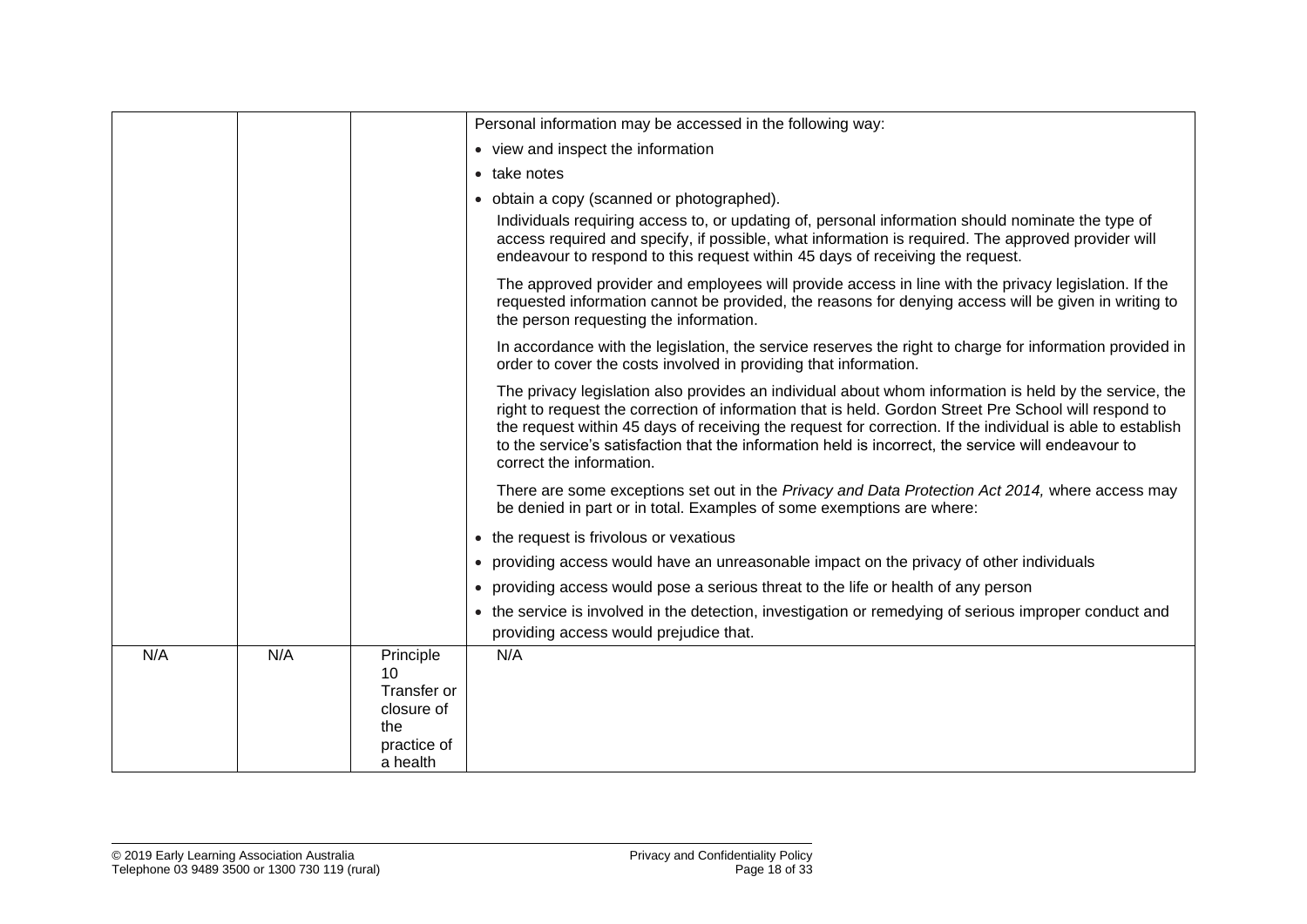|     |     | service<br>provider                                                                               |     |
|-----|-----|---------------------------------------------------------------------------------------------------|-----|
| N/A | N/A | Principle<br>11 Making<br>information<br>available<br>to another<br>health<br>service<br>provider | N/A |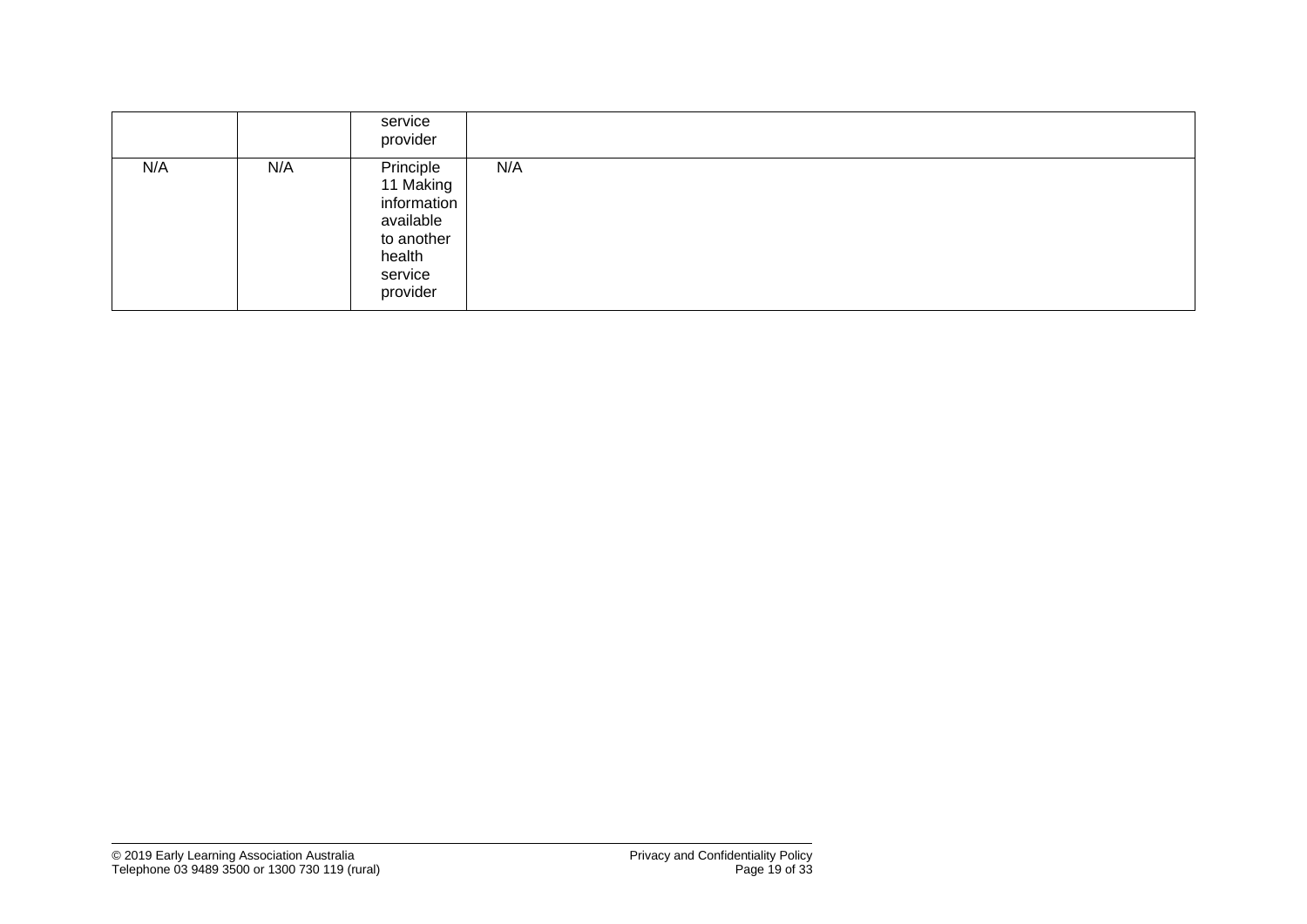## **ATTACHMENT 3 Letter of acknowledgement and understanding**



Dear ,

### Re*: Privacy and Confidentiality Policy*

Please find attached the Gordon Street Pre School *Privacy and Confidentiality Policy*, which outlines how the service will meet the requirements of the *Victorian Health Records Act 2001* and the *Privacy and Data Protection Act 2014* (Vic) (or where applicable, the *Privacy Act 1988*) The Child Information Sharing Scheme under Part 6A of the *Child Wellbeing and Safety Act 2005* and the Family Violence Information Sharing Scheme under Part 5A of the *Family Violence Protection Act 2008* in relation to both personal, sensitive and health information.

Employees have an important role in assisting the service to comply with the requirements of the privacy legislation by ensuring they understand and implement the Gordon Street Pre School *Privacy and Confidentiality Policy*. Therefore, all employees are required to read this policy and complete the attached acknowledgement form*.* 

Please return the completed form by .

Yours sincerely,

#### **[insert staff member name]**

**[insert staff member role]**

(on behalf of the Approved Provider)

Please note: this form will be kept with your individual staff record.

#### **Gordon Street Pre School**

Acknowledgement of reading the *Privacy and Confidentiality Policy*

|  | have received and read the |
|--|----------------------------|
|  |                            |

service's *Privacy and Confidentiality Policy.*

Signature:

Date: \_\_\_\_\_\_\_\_\_\_\_\_\_\_\_\_\_\_\_\_\_\_\_\_\_\_\_\_\_\_\_\_\_\_\_\_\_\_\_\_\_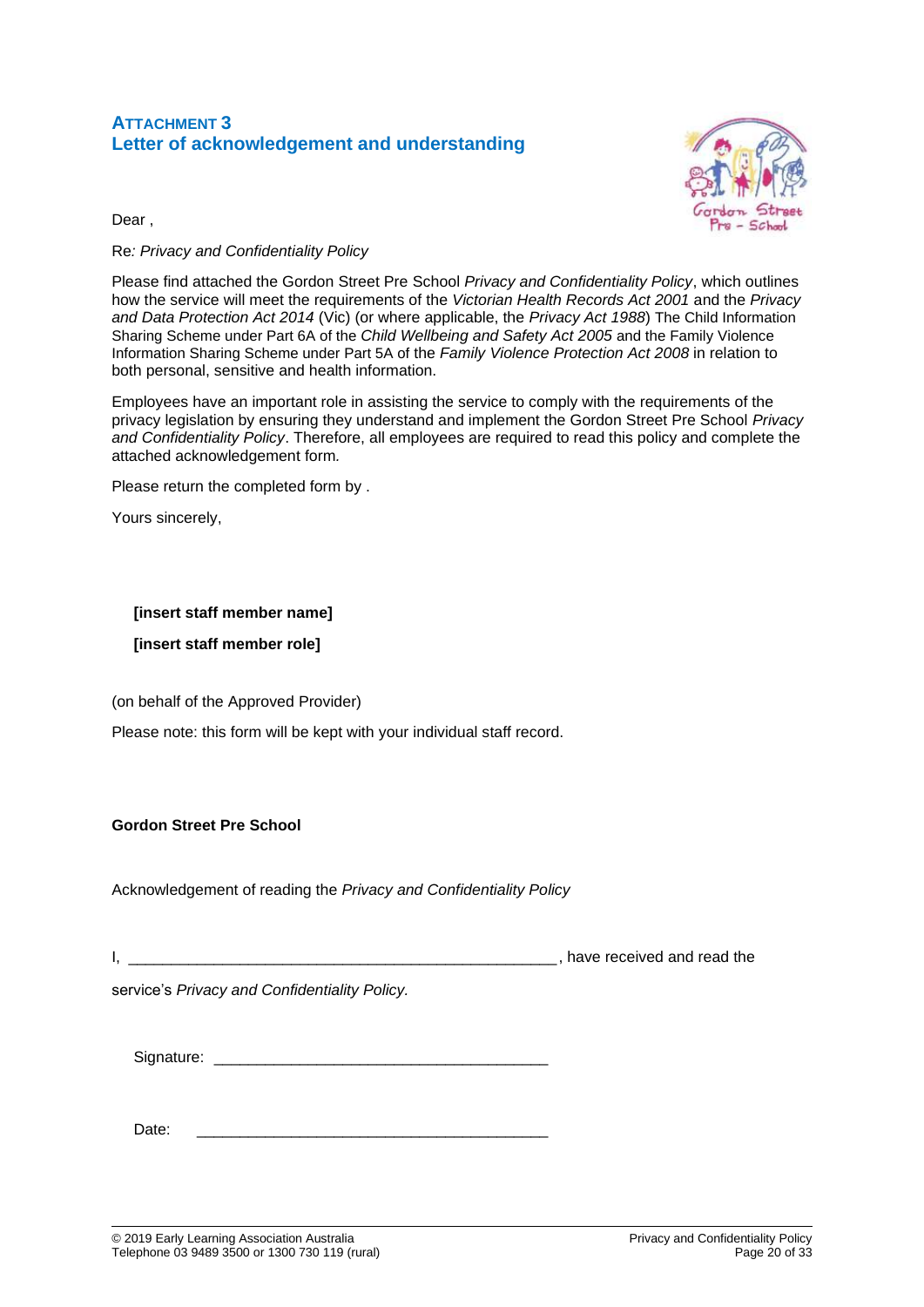## **ATTACHMENT 4 Privacy Statement**



We believe your privacy is important.

Gordon Street Pre School has developed a *Privacy and Confidentiality Policy* that illustrates how we collect, use, disclose, manage and transfer personal information, including health information. This policy is available on request.

To ensure ongoing funding and licensing, our service is required to comply with the requirements of privacy legislation in relation to the collection and use of personal information. If we need to collect health information, our procedures are subject to the *Health Records Act 2001*.

#### **Purpose for which information is collected**

The reasons for which we generally collect personal information are given in the table below.

| <b>Personal information and health</b><br>information collected in relation to:                                                              | Primary purpose for which information will be used:                                                                                                                                                                      |
|----------------------------------------------------------------------------------------------------------------------------------------------|--------------------------------------------------------------------------------------------------------------------------------------------------------------------------------------------------------------------------|
| Children and parents/guardians                                                                                                               | To enable us to provide for the education and<br>$\bullet$<br>care of the child attending the service<br>To manage and administer the service as<br>$\bullet$<br>required                                                |
| The Approved Provider if an individual, or<br>members of the Committee of<br>Management/Board if the approved<br>provider is an organisation | For the management of the service<br>$\bullet$<br>To comply with relevant legislation requirements                                                                                                                       |
| Job applicants, employees, contractors,<br>volunteers and students                                                                           | To assess and (if necessary) to engage<br>$\bullet$<br>employees, contractors, volunteers or students<br>To administer the individual's employment,<br>$\bullet$<br>contracts or placement of students and<br>volunteers |

*Please note that under relevant privacy legislation, other uses and disclosures of personal information may be permitted, as set out in that legislation.*

#### **Disclosure of personal information, including health information**

Some personal information, including health information, held about an individual may be disclosed to:

- government departments or agencies, as part of our legal and funding obligations
- local government authorities, for planning purposes
- organisations providing services related to employee entitlements and employment
- insurance providers, in relation to specific claims or for obtaining cover
- law enforcement agencies
- health organisations and/or families in circumstances where the person requires urgent medical assistance and is incapable of giving permission
- anyone to whom the individual authorises us to disclose information
- information sharing entities to support a child and a group of children's wellbeing and safety.

#### **Laws that require us to collect specific information**

The *Education and Care Services National Law Act 2010* and the *Education and Care Services National Regulations 2011*, *Associations Incorporation Reform Act 2012 (Vic)* and employmentrelated laws and agreements require us to collect specific information about individuals from time-totime. Failure to provide the required information could affect:

a child's enrolment at the service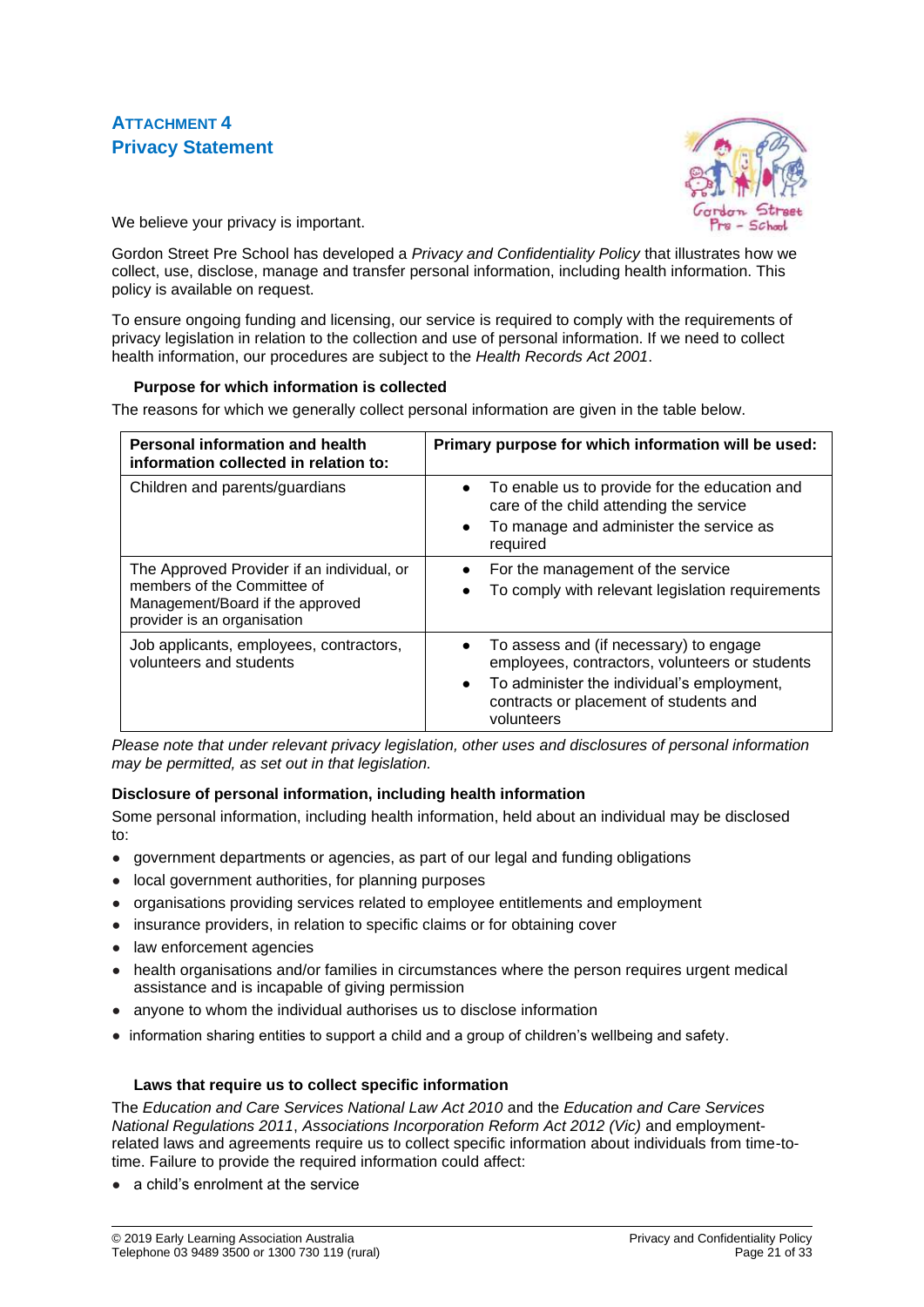- a person's employment with the service
- the ability to function as an incorporated association.

#### **Access to information**

Individuals about whom we hold personal or health information are able to gain access to this information in accordance with applicable legislation. The procedure for doing this is set out in our *Privacy and Confidentiality Policy*, which is available on request.

For information on the *Privacy and Confidentiality Policy*, please refer to the copy available at the service or contact the Approved Provider/Nominated Supervisor.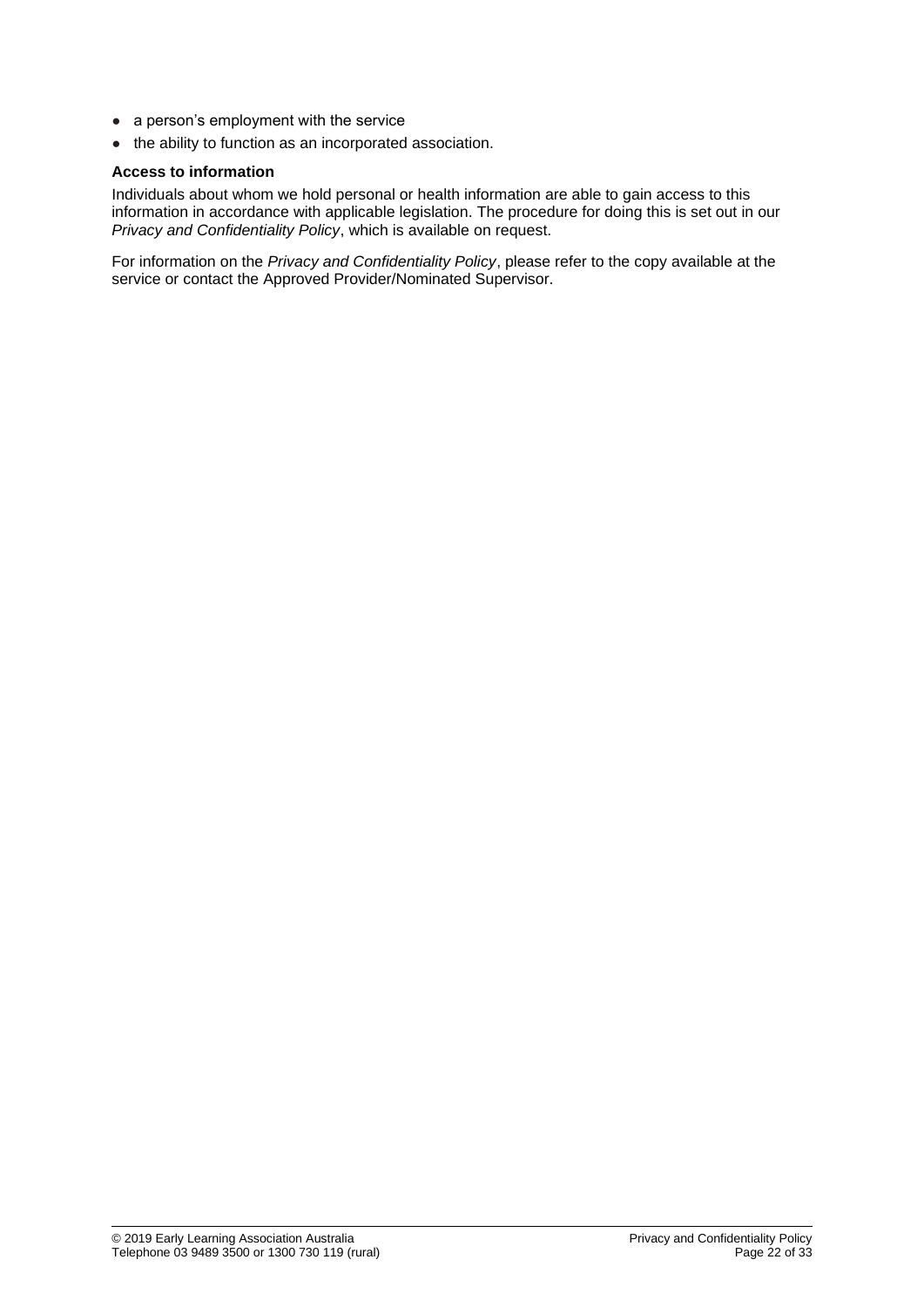## **ATTACHMENT 5 Permission form for photographs and videos**



## **Background information**

Photographs and videos are now classified as 'personal information' under the *Privacy and Data Protection Act 2014*.

The purpose of this permission form is to:

- comply with the privacy legislation in relation to all photographs/videos taken at the service, whether by the Approved Provider, Nominated Supervisor, Certified Supervisor, educators, staff, parents/guardians, volunteers or students on placement
- enable photographs/videos of children to be taken as part of the program delivered by the service, whether group photos, videos or photos at special events and excursions etc.
- notify parents/guardians as to who will be permitted to take photographs/videos, where these will be taken and how they will be used.

## **Photographs/videos taken by staff**

Staff at the service may take photographs/videos of children as part of the program. These may be displayed at the service, on the Gordon Street Pre School website or placed in the service's publications or promotional material to promote the service, or for any other purpose aligned to the service's business operations. Some staff may use learning journals in which photographs are included.

When the photographs/videos are no longer being used, the service will destroy them if they are no longer required, or otherwise store them securely at the service. It is important to note that while the service can nominate the use and disposal of photographs they organise, the service has no control over those photographs taken by parents/guardians of children attending the service program or activity.

## **Group photographs/videos taken by parents/guardians**

Parents/guardians may take group photographs/videos of their own child/children at special service events such as birthdays, excursions and other activities. Parents must ensure that where the photographs/videos include other children at the service they are sensitive to and respectful of the privacy of those children and families in using and disposing of the photographs/videos.

## **Photographs taken by a photographer engaged by the service**

A photographer may be engaged by the service to take individual and/or group photographs of children. Information will be provided in written form to parents/guardians prior to the event, and will include the date and the photographer's details.

#### **Photographs/videos for use in newspapers, Gordon Street Pre School website and other external publications**

The permission of parents/guardians of children will, on every occasion, be obtained prior to a child's photograph being taken to appear in any newspaper/media or external publication, including the service's newsletter, publications and website.

## **Photographs/videos taken by students on placement**

Students at the service may take photographs/videos of children as part of their placement requirements.

#### **Access to photographs/videos**

Access to any photographs or videos, like other personal information, is set out in the service's *Privacy and Confidentiality Policy*, which is displayed at the service and available on request.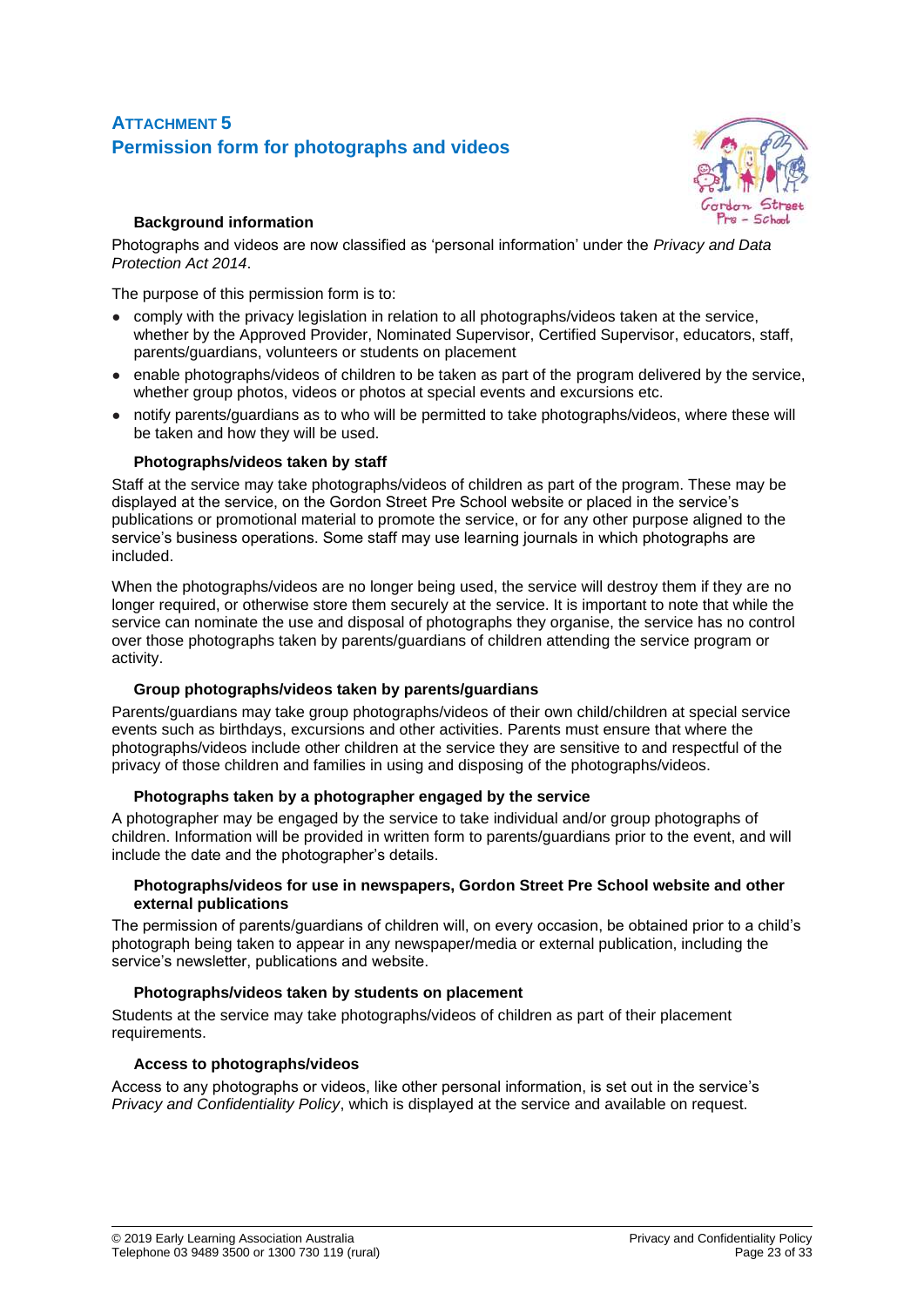

#### **Confirmation of consent**

I consent/do not consent (CIRCLE ONE) to the arrangements for the use of photographs and/or videos, as stated in this permission form.

| Parent's/guardian's name    | Child's name |  |
|-----------------------------|--------------|--|
| Signature (parent/guardian) | Date         |  |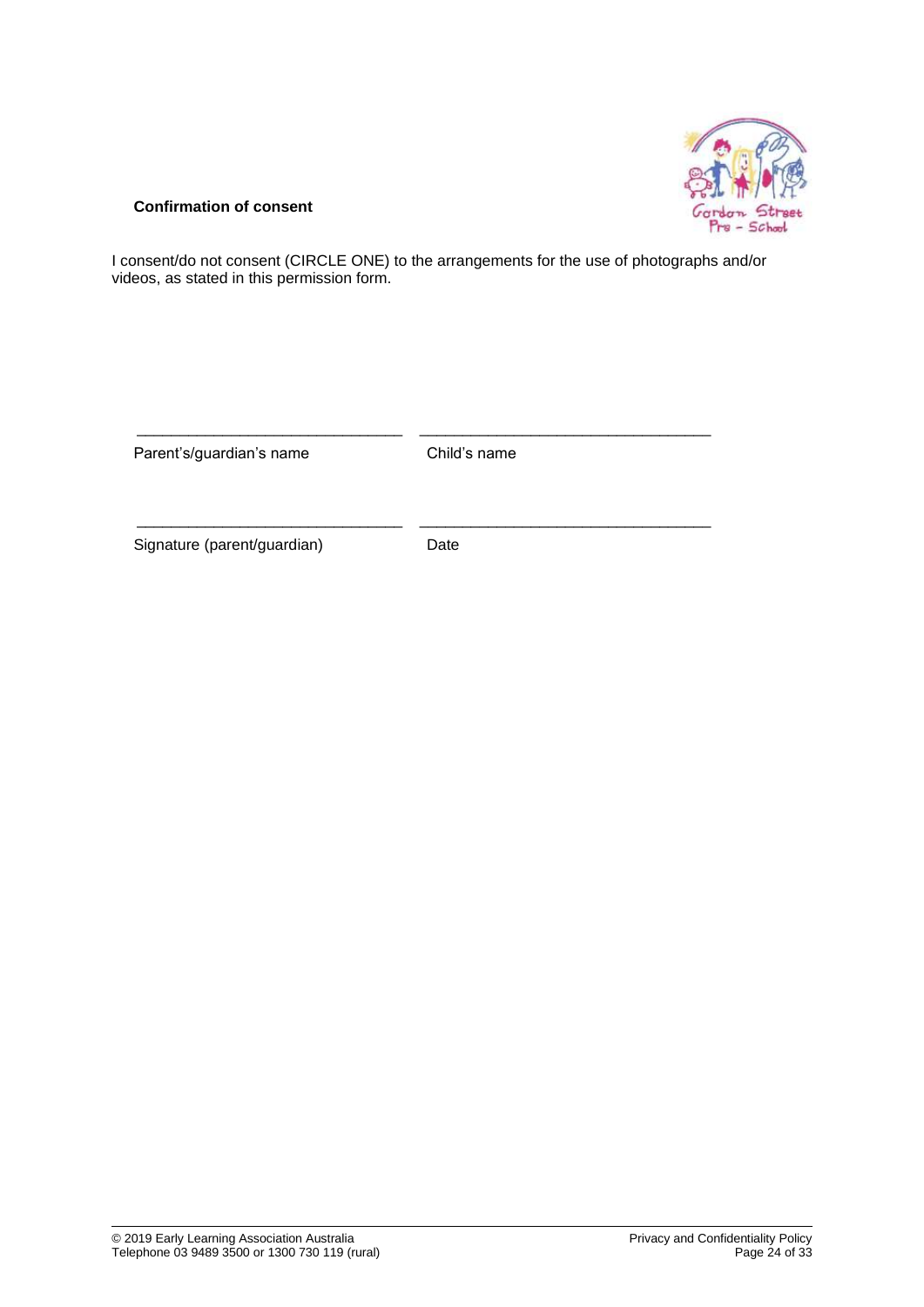## **ATTACHMENT 6 Special permission notice for publications/media**



Use of photographs, digital recordings, film or video footage of children in media, newspapers and publications, including any service publication or media outlet

[Date]

Dear [insert name of parent/guardian],

The purpose of this letter is to obtain permission for your child to be photographed or filmed by [insert name of the organisation/individual taking the photograph or filming the child]and for your child's photograph, digital recording, film, or video footage to appear in [insert name of the newspaper, publication (including the service's publication) or media outlet where it will be displayed].

I, \_\_\_\_\_\_\_\_\_\_\_\_\_\_\_\_\_\_\_\_\_\_\_\_\_\_\_\_\_\_\_\_\_\_\_\_\_\_\_\_\_\_\_ , consent/do not consent to my child

\_\_\_\_\_\_\_\_\_\_\_\_\_\_\_\_\_\_\_\_\_\_\_\_\_\_\_\_\_\_\_\_\_\_\_ \_\_\_\_\_\_\_\_\_\_\_\_\_\_\_\_\_\_\_\_\_\_\_\_\_\_\_\_

\_\_\_\_\_\_\_ (name of child) being photographed or filmed by [insert name of the organisation/individual taking the photograph or filming the child]and for my child's photograph, digital recording, film, or video footage to appear in the following publication and/or media outlet [insert name of the newspaper publication (including the service's publication) or media outlet where it will be displayed]

Signature (parent/guardian) Date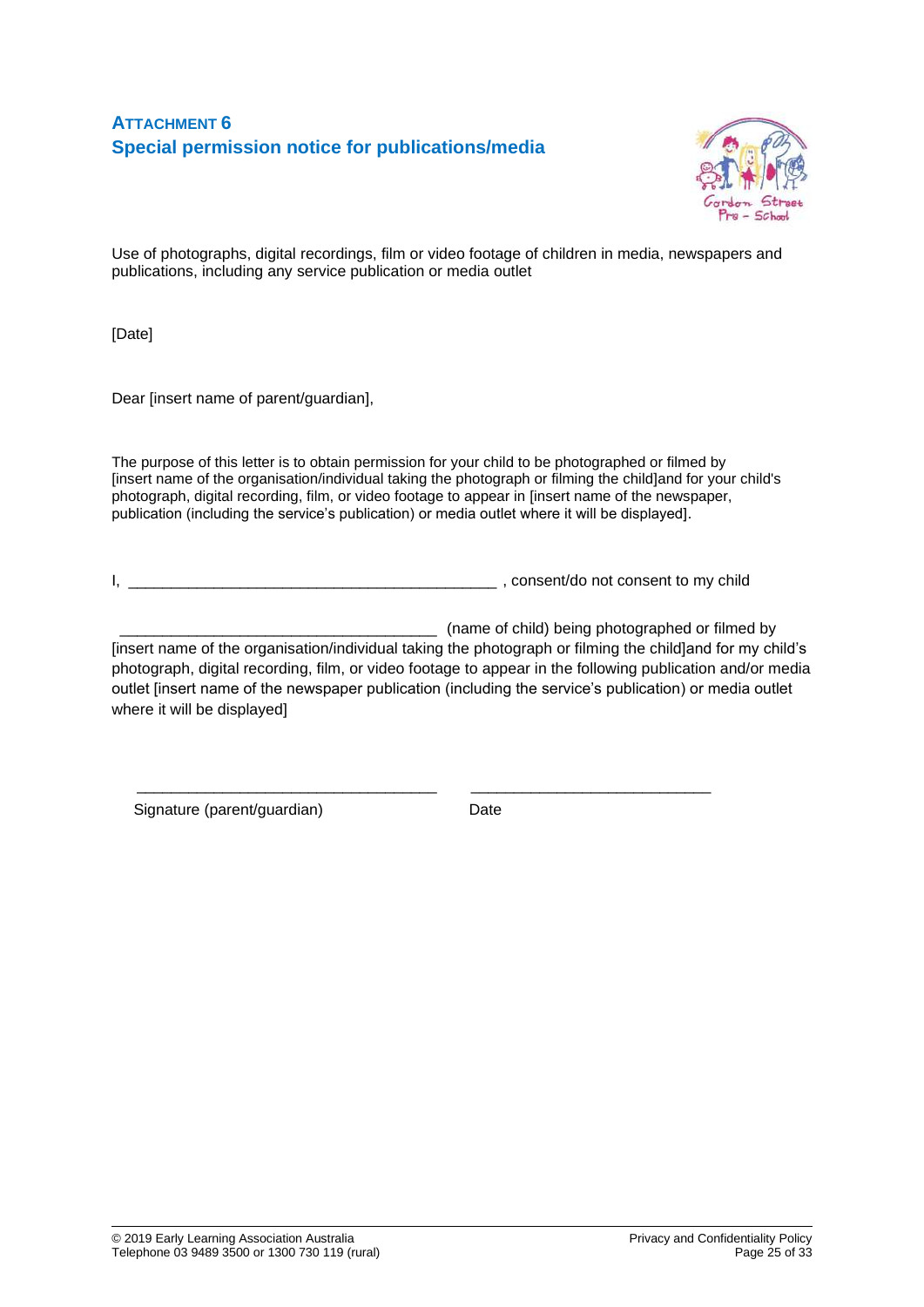## **ATTACHMENT 7 Sharing information under the CISS and FVISS**



This attachment has been developed based on the Information Sharing and Family Violence Reforms Contextualised Guidance: For centre-based education and care services; government, Catholic and independent schools; system and statutory bodies; and education health, wellbeing and inclusion workforces, April 2021.

#### **Applying the threshold test**

Before sharing information with other Information Sharing Entities (ISE)'s the threshold test requirements must be meet.

The requirements for sharing are different depending on the purpose of the sharing, if sharing for both purposes (Child Wellbeing or Safety and/or Family Violence), you must meet the requirements of each of the schemes.

Although child wellbeing and safety takes precedence over an individual's privacy, privacy must still be protected through careful and selective information sharing.

#### **Threshold requirements for the Child Information Sharing Scheme:**

|   | The information sharing entity is requesting or disclosing confidential information about<br>any person for the purpose of promoting the wellbeing or safety of a child or group of<br>children; and                                                                                                                                                                                                       |
|---|------------------------------------------------------------------------------------------------------------------------------------------------------------------------------------------------------------------------------------------------------------------------------------------------------------------------------------------------------------------------------------------------------------|
| 2 | The disclosing information sharing entity reasonably believes that sharing the<br>confidential information may assist the receiving information sharing entity to carry out<br>one or more of the following activities:<br>make a decision, an assessment or a plan relating to a child or group of children<br>initiate or conduct an investigation relating to a child or group of children<br>$\bullet$ |
|   | provide a service relating to a child or group of children                                                                                                                                                                                                                                                                                                                                                 |
|   | manage any risk to a child or group of children; and<br>$\bullet$                                                                                                                                                                                                                                                                                                                                          |
| З | The information being disclosed or requested is not known to be 'excluded information'<br>under Part 6Aof the Child Wellbeing and Safety Act (and is not restricted from sharing<br>by another law), information that could:                                                                                                                                                                               |
|   | endanger a person's life or result in physical injury                                                                                                                                                                                                                                                                                                                                                      |
|   | prejudice a police investigation or interfere with the enforcement or administration of the<br>law; prejudice a coronial inquest; prejudice a fair trial of a person                                                                                                                                                                                                                                       |
|   | be legally privileged                                                                                                                                                                                                                                                                                                                                                                                      |
|   | • reveal a confidential police source                                                                                                                                                                                                                                                                                                                                                                      |
|   | • contravene a court order                                                                                                                                                                                                                                                                                                                                                                                 |
|   | be contrary to the public interest<br>$\bullet$                                                                                                                                                                                                                                                                                                                                                            |
|   | • information sharing would contravene another law.                                                                                                                                                                                                                                                                                                                                                        |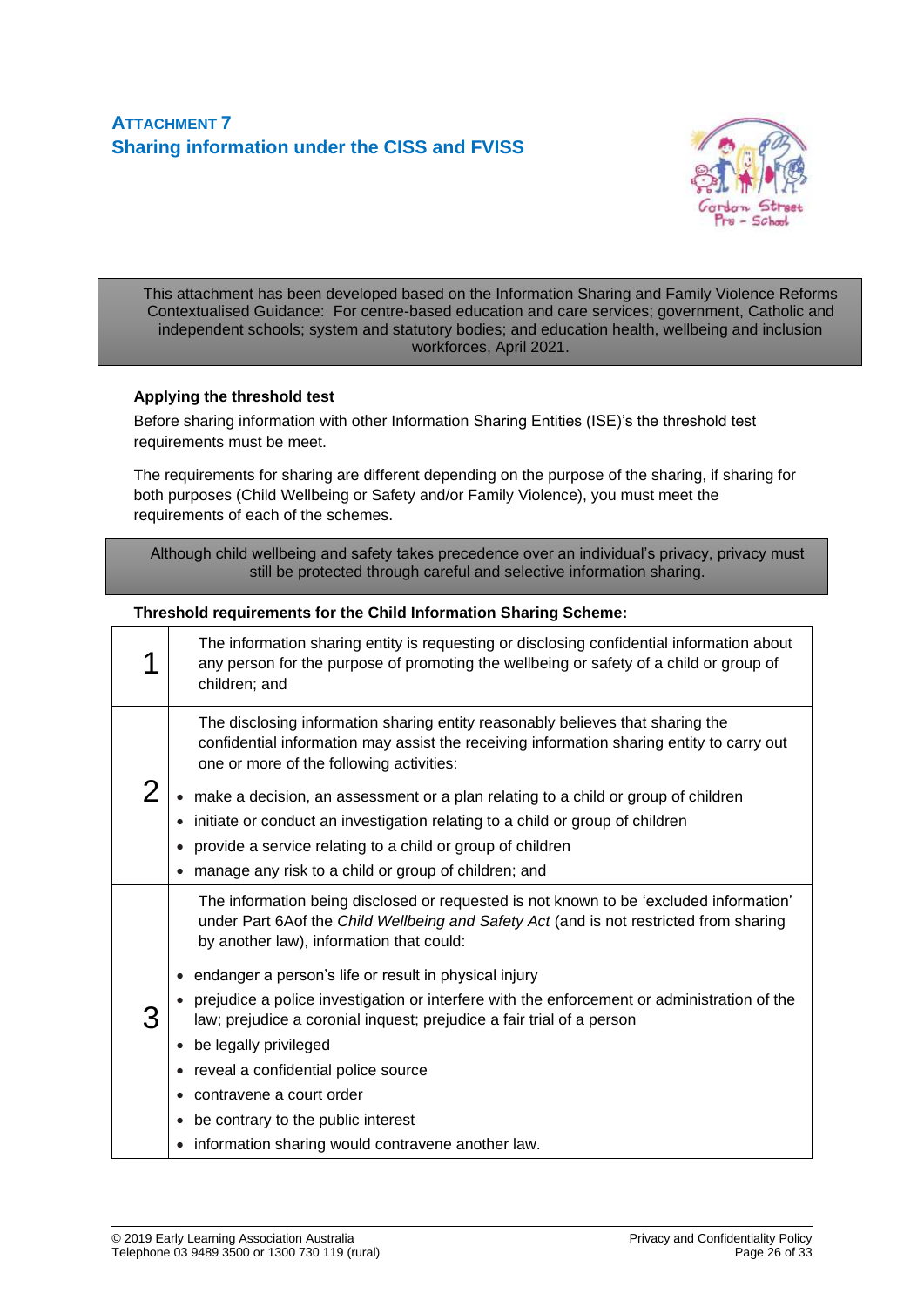| 1 | The purpose of sharing is to assess family violence risk OR protect victim survivors from<br>family violence risk.<br>There are two purposes for which information can be shared between ISEs:<br>Family violence assessment purpose: the purpose of establishing or assessing the risk<br>of a person committing family violence or being the subject of family violence. This would<br>include:<br>- establishing family violence risk<br>- assessing the risk to the victim survivor<br>- correctly identifying the perpetrator.<br>Family violence protection purpose: once family violence risk is established, to manage<br>the risk to the victim survivor. This includes information sharing to support ongoing risk<br>assessment.                                                                                                                                 |
|---|-----------------------------------------------------------------------------------------------------------------------------------------------------------------------------------------------------------------------------------------------------------------------------------------------------------------------------------------------------------------------------------------------------------------------------------------------------------------------------------------------------------------------------------------------------------------------------------------------------------------------------------------------------------------------------------------------------------------------------------------------------------------------------------------------------------------------------------------------------------------------------|
| 2 | The applicable consent requirements are met.<br>Is the consent required when a child is at risk of family violence?<br>Consent is not required from any person to share information relevant to assessing or<br>$\bullet$<br>managing family violence risk to a child. However, you should seek the views of the child<br>and non-violent family members where it is safe, reasonable and appropriate to do so.<br>• Where a child is 18 years of age or older, they are an adult and so you may need their<br>consent to share their information, or the information of third parties, unless you can<br>legally share under existing privacy laws or when there is a child at risk.<br>In situations where an adolescent is using family violence against an adult family<br>member, you may need the consent of the adult victim survivor to share their<br>information. |
| J | The information is not excluded information.<br>Excluded information is information that could:<br>endanger a person's life or result in physical injury<br>prejudice a police investigation or interfere with the enforcement or administration of the<br>law; prejudice a coronial inquest; prejudice a fair trail of a person be legally privileged<br>reveal a confidential police source<br>$\bullet$<br>contravene a court order<br>be contrary to the public interest<br>$\bullet$<br>information sharing would contravene another law.<br>$\bullet$                                                                                                                                                                                                                                                                                                                 |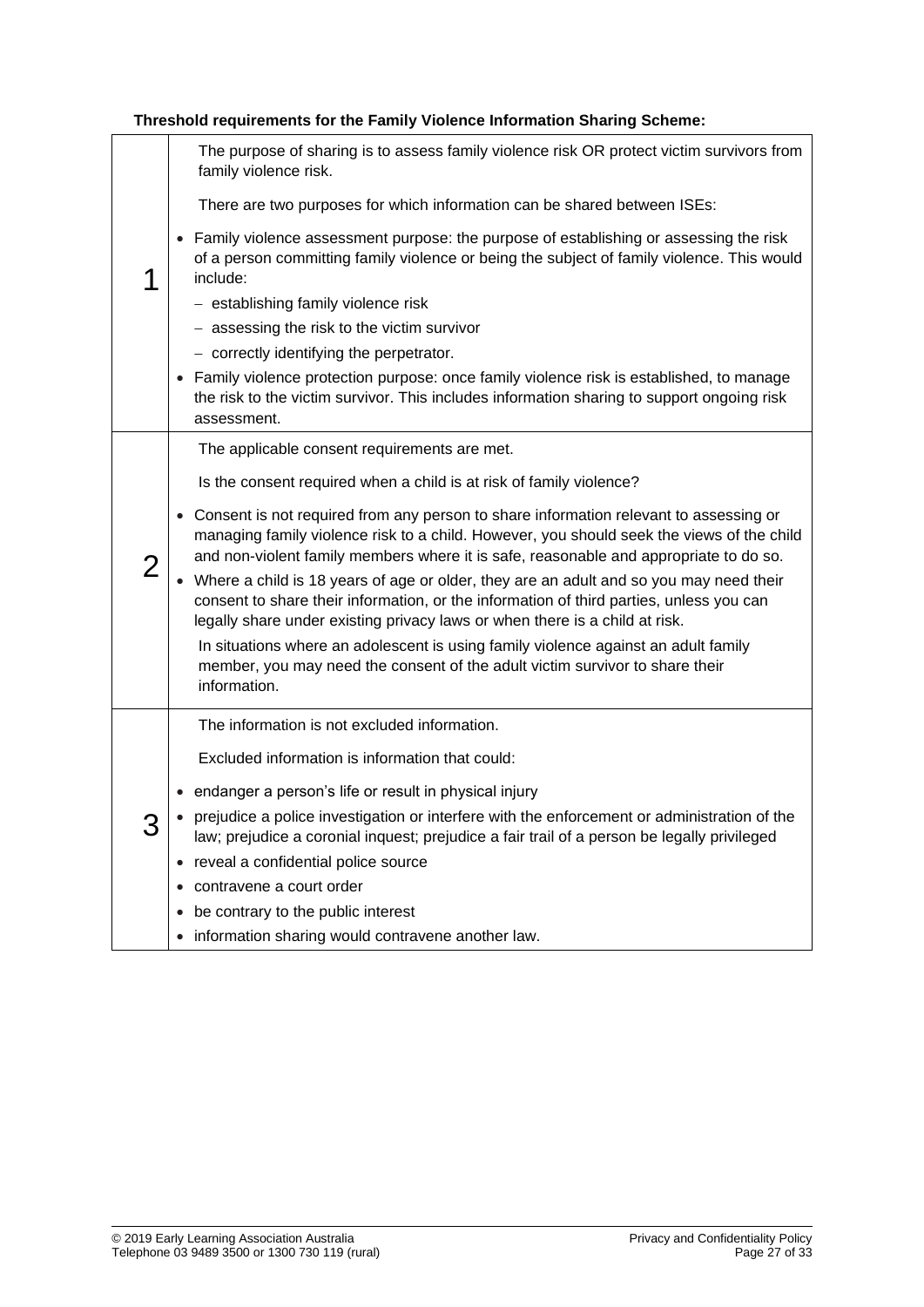### **Making a request to another Information Sharing Entity**

Before disclosing information under the Child Information Sharing and Family Violence Information Sharing Scheme, it is important that information sharing entities take reasonable care to verify the identity of the professional or service and ensure that they are an information sharing entity.

- The ISE list is a searchable database that can be used to identity organisation and services prescribed under the CISS and FIVSS
- Before making a request, check to see if the organisation is a prescribed entity via the Access the ISE list:<https://iselist.www.vic.gov.au/ise/list/>
- Refer to Information Sharing Entity List Uses Guide on how to navigate the database.
- ISE's should respond to requests for information in a timely manner, including when they are declining to provide information in response to the request.
- If an ISE is declining a request from another ISE, they are required to provide written reasons for doing so.

#### **Making a request or receiving a request under the Child Information Sharing Scheme**

An ISE may request information when it meets the first and third parts of the threshold. That is, the information being requested is:

- to promote the wellbeing or safety of a child or group of children
- not excluded information under the Child Information Sharing Scheme to their knowledge.

ISE should use professional judgement to decide which organisation or service to request information from, taking into account the following:

- the activity the requesting information sharing entity is seeking to undertake and the type of information that may assist them
- the roles and responsibilities of other information sharing entities and the information they are likely to hold
- the currency and relevance of the information other information sharing entities are likely to hold.

The ISE requesting the information should provide sufficient detail to enable the responding ISE to make a decision about whether all three parts of the threshold have been met, in order to assist them to:

- identify relevant information to respond to the request
- form an opinion about whether the information may be disclosed under the CISS (whether the disclosure meets the threshold).

When making a request, an ISE may disclose any confidential information that may assist the responding ISE to:

• identify the information they hold that is relevant to the request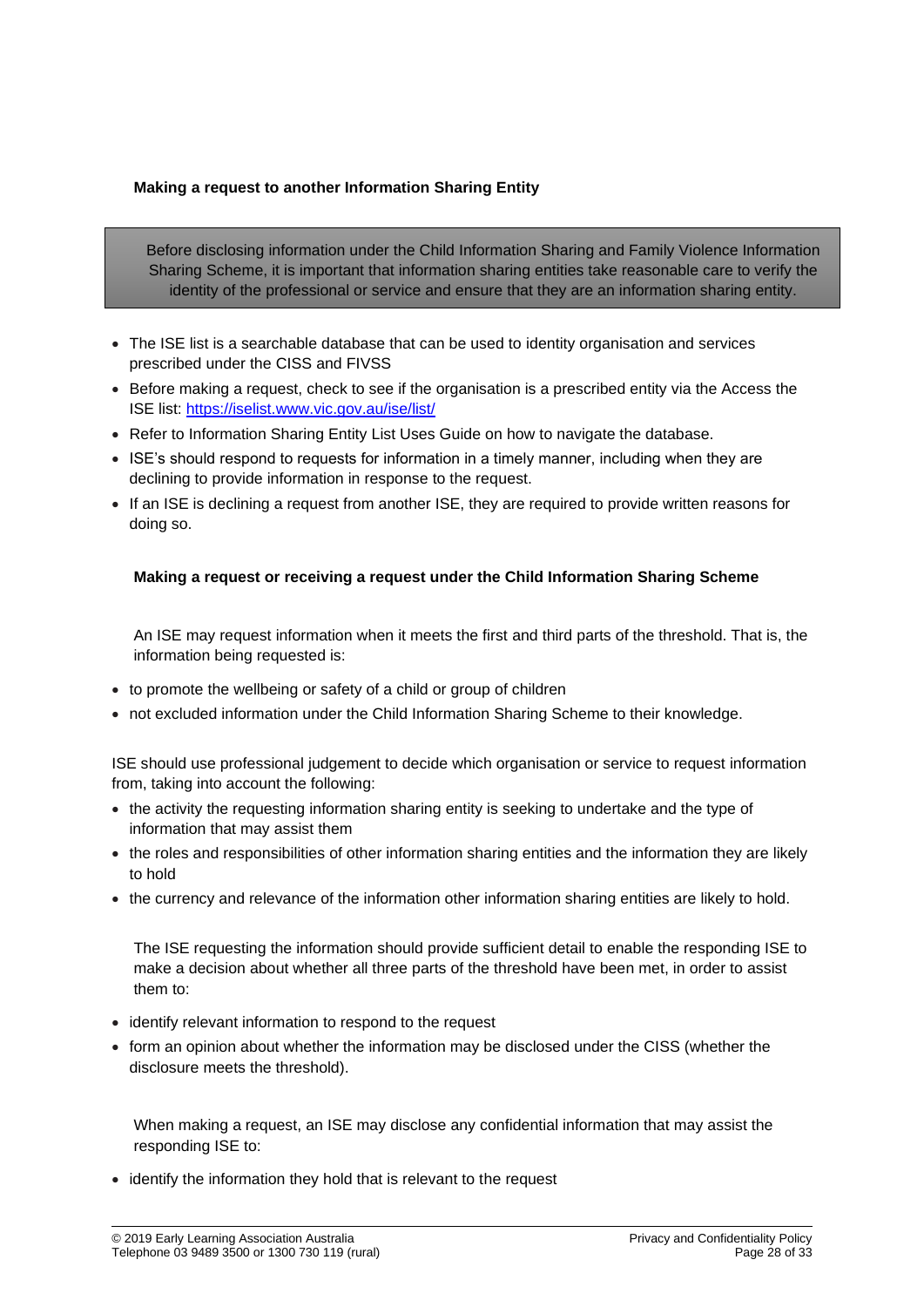• form an opinion on whether the information may be disclosed under the scheme.

If the legal requirements (or threshold) of the scheme are met, an ISE:

- **may** make requests for information to another ISE
- **must** disclose relevant information to another ISE, if requested
- **may** disclose information voluntarily (proactively) to other ISE's

ISE's will use their expertise and exercise their professional judgement to identify:

- the range of needs and risks that impact on a child's life to inform a decision as to whether the threshold is met
- what and how much information to share
- who to share with to support improved service delivery and promote the wellbeing or safety of the child or children.

#### **Making a request or receiving a request under the Family Violence Information Sharing Scheme**

Under Part 5A of the *Family Violence Protection Act 2008* (FVPA), ISEs may request or share information with other ISEs about a person that is relevant to assessing or managing a family violence risk. The information may relate to a victim survivor (adult or child), alleged perpetrator/perpetrator or third party.

Only information that is relevant to assessing or managing a risk of family violence can be shared under the Scheme. In determining what information is relevant, practitioners should use their professional judgement and refer to the Family Violence Policy.

Where an ISE receives a request, it must share that information, either verbally or in writing, provided that the information meets the requirements (the threshold) of the Scheme. The onus is on the ISE sharing information to ensure that they are disclosing information about a person in accordance with the law. There is no restriction on an ISE making a request.

If there is no existing relationship with the ISE the information is being requested from, verification may need to take place (e.g. by sending an email with the entity's official account).

There are **two purposes** for which ISEs can share information with each other under the FVPA, Part 5A:

#### a. for family violence assessment purposes

• Only prescribed risk assessment entities (RSE) (see *Definition*s) are entitled to make requests and receive information for a family violence assessment purpose, which focuses on identifying who the 'actual' perpetrator and victim survivor are and establishing the level of risk the perpetrator poses to the victim survivor.

#### OR

b. for family violence protection purposes

• Any prescribed ISE is permitted to request and receive information for a family violence protection purpose. The focus at this stage is about managing the risk of the perpetrator committing family violence or the victim survivor being subjected to family violence. This could include information sharing as part of ongoing risk assessment.

Once it has been established which purpose the information is to be exchanged, ensure that: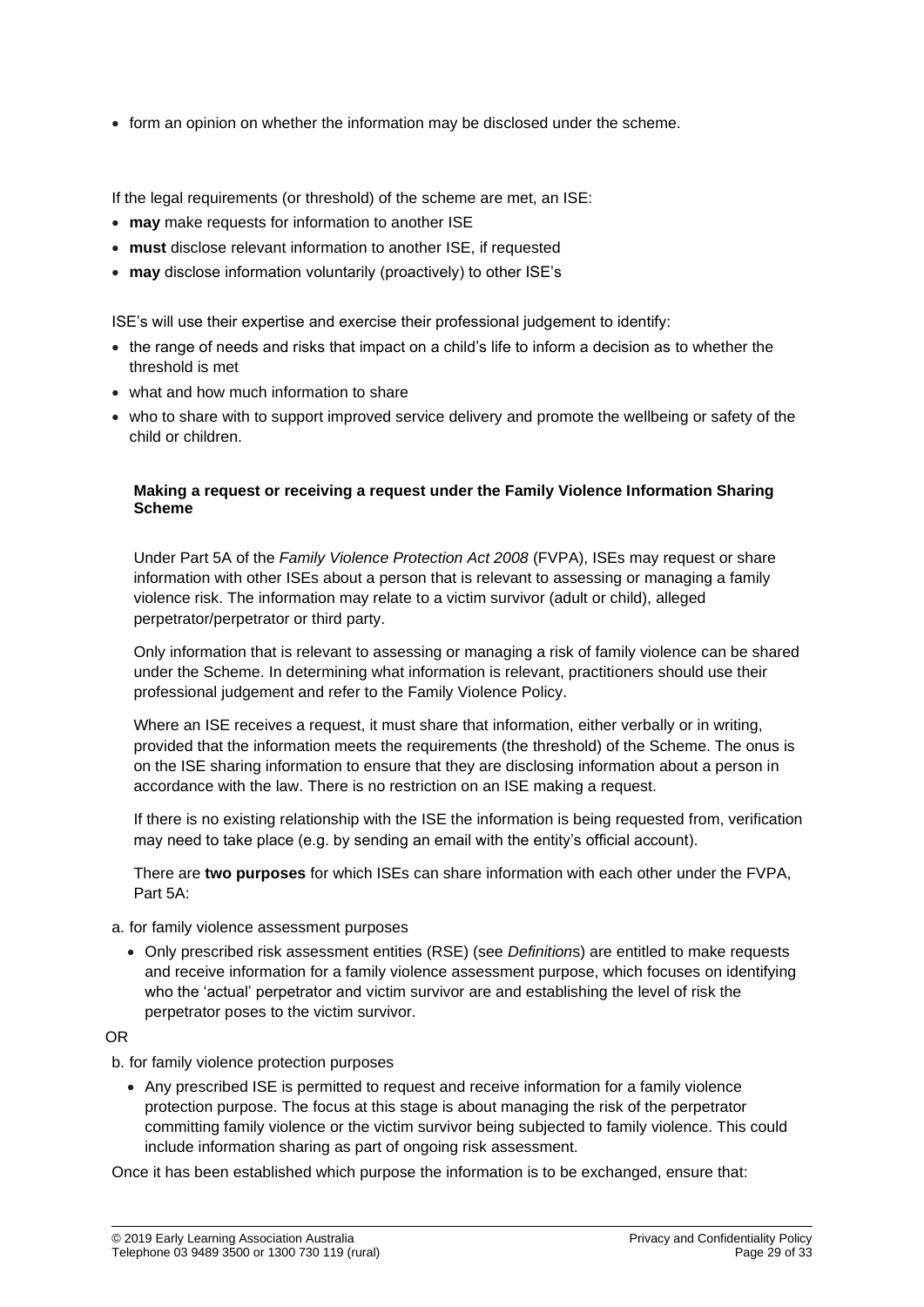- sufficient information is provided to the ISE to help them identify what information they hold that might be relevant and whether they should disclose that information.
- the purpose of the information is clearly identified and why it is believed the information is relevant
- precedence is given to a victim survivor's right to be safe from family violence when discussing relevant information.
- record keeping is completed, including the name of the service that was contacted, the name of the ISE and the information that was disclosed.
- any risk assessment or safety plan are documented, as a result of the information sharing.
- information is used only for a purpose permitted by law.
- if information request is refused, record this refusal in writing and keep this refusal on file.

#### **Sharing information for risk assessment**

Once a reasonable belief has been established that family violence risk is present and the identity of the perpetrator or victim survivor/s are clear (e.g. the victim survivor has identified the perpetrator), this would enable any ISE to make referrals for specialist services or professionals to complete a comprehensive family violence risk assessment. Some of these specialist services are prescribed as Risk Assessment Entities (RAEs) (refer to Table 1).

ISEs can share relevant information proactively or on request with RAEs for risk assessment purposes. That is, in order to:

- confirm whether family violence is occurring
- enable RAEs to assess the level of risk the perpetrator poses to the victim survivor
- correctly identify the perpetrator who is using family violence.

Family violence risk assessment is an ongoing process and is required at different points in time from different service perspectives. Education and care services will have a role in working collaboratively with other services to contribute to ongoing risk assessment and management of family violence.



Figure 1: Overview of activities when sharing information for risk assessment

Victoria State Government, 2021. Information Sharing and Family Violence Reforms Contextualised Guidance. Melbourne, p.38.

ISEs can only share information with other ISEs that are not RAEs. Request information from RAEs once family violence risk is established and the identity of the perpetrator and victim survivors are known. This is to prevent sharing that might escalate risk to a child or family member.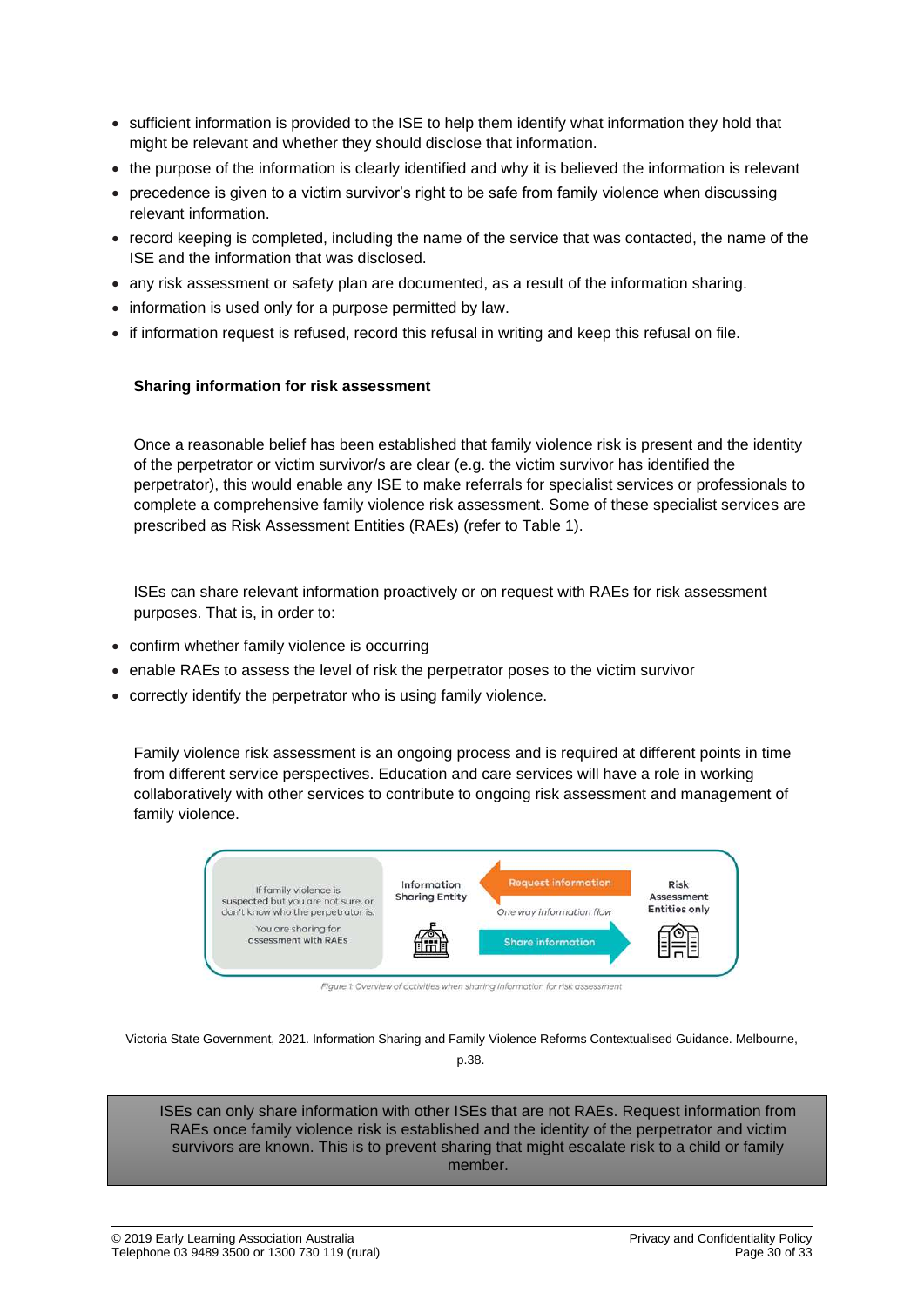#### **Sharing for risk management (protection):**

Once family violence is established, ISEs can share proactively with other ISEs and request information, including from RAEs, if they reasonably believe sharing is necessary to:

- remove, reduce or prevent family violence risk
- understand how risk is changing over time
- inform ongoing risk assessment.

This opens a two-way flow of information that enables ISEs to form a complete picture of risk and collaborate to support children and families experiencing family violence.



Victoria State Government, 2021. Information Sharing and Family Violence Reforms Contextualised Guidance. Melbourne, p.39.

When making a request, ensure you are speaking with someone suitably trained to use Part 5A of the Family Violence Protection Act 2008 (FVPA).

#### **Table 1**

| <b>Information Sharing Entities that are also Risk Assessment Entities</b>                                                                                                                                                                                                                                                                                                                                                                                                                                                                                                    |                                                                                                                                                                                                                                                                                                                                                                                                                                                                                                                |  |  |
|-------------------------------------------------------------------------------------------------------------------------------------------------------------------------------------------------------------------------------------------------------------------------------------------------------------------------------------------------------------------------------------------------------------------------------------------------------------------------------------------------------------------------------------------------------------------------------|----------------------------------------------------------------------------------------------------------------------------------------------------------------------------------------------------------------------------------------------------------------------------------------------------------------------------------------------------------------------------------------------------------------------------------------------------------------------------------------------------------------|--|--|
| State-funded specialist family violence<br>services (including refuges, Men's Behaviour<br>Change Programs, family violence counselling<br>and therapeutic programs)<br>Risk Assessment and Management Panel<br>(RAMP) members (including those services<br>that would not otherwise be prescribed but<br>only when participating in a RAMP)<br>State-funded sexual assault services                                                                                                                                                                                          | <b>Child Protection</b><br>٠<br>Child FIRST services (excluding broader<br>family services)<br>• Victims Support Agency (including Victim<br>Assistance Programs and Victims of Crime<br>Helpline)<br>• Victoria Police<br>• The Orange Door services.                                                                                                                                                                                                                                                         |  |  |
| <b>Information Sharing Entities</b>                                                                                                                                                                                                                                                                                                                                                                                                                                                                                                                                           |                                                                                                                                                                                                                                                                                                                                                                                                                                                                                                                |  |  |
| • Magistrates' Court of Victoria officials<br>• Children's Court of Victoria officials<br>• Corrections Victoria and Corrections-funded<br>services<br>• Adult Parole Board<br>• Youth Justice (including the Secretariat to the<br>Youth Parole Board) and Youth Justice<br>funded services<br>• Multi-Agency Panels to Prevent Youth<br>Offending<br>• Justice Health and funded services<br>• State-funded sexually abusive behaviour<br>treatment services<br>• State-funded perpetrator intervention trials<br>• Registered community-based child and family<br>services | • Maternal and Child Health<br>Registered out of home care services<br>• DHHS Housing<br>• State-funded homelessness accommodation<br>or homelessness support services providing<br>access point, outreach or accommodation<br>services<br>• Designated mental health services<br>State-funded alcohol and other drug services<br><b>Tenancy Advice and Advocacy Program</b><br>State-funded financial counselling services<br>• Commission for Children and Young People<br>Disability Services Commissioner. |  |  |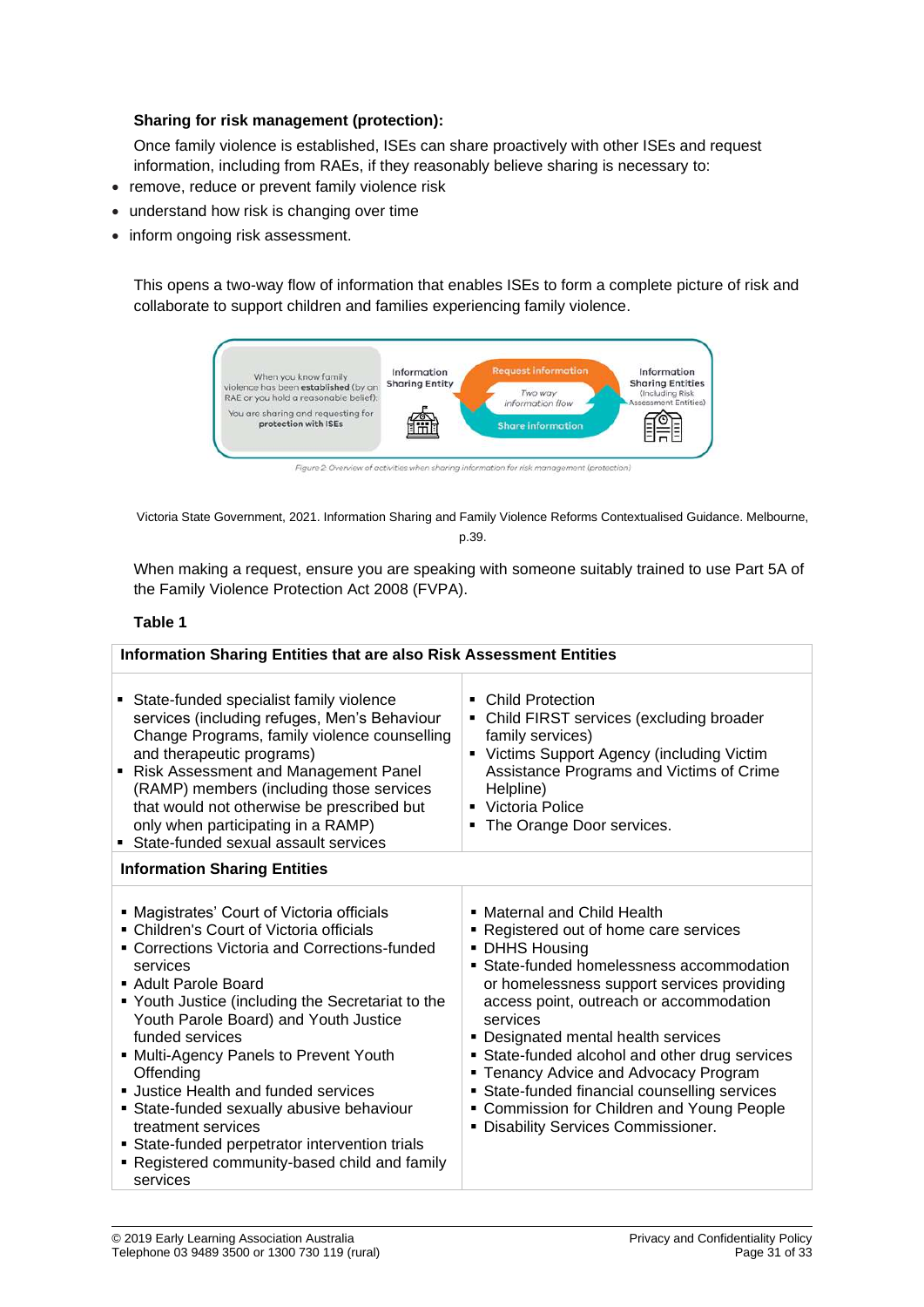## **Record keeping**

ISEs have specific record keeping obligations under the FVISS and the CISS. ISEs can choose how they will meet their record keeping obligations, which might include written or online case notes, specific record keeping forms or IT solutions, and are in line with the *Privacy and Data Protection Act 2014* (Vic) and, where applicable, the Australia Privacy Principles obligations.

When an ISE receives a request to share information they must record:

- the ISE that requested the information
- the date of the request
- the information that was requested
- if refusing a request, the request and the reason why it was refused.

When an ISE shares information (either proactively or on request) they should:

- know and record what scheme they are sharing under (FVISS, CISS or both)
- know and record whom information is being shared about
- record how the threshold for sharing was met.
- relevant risk assessments or safety plans that have been prepared for a person at risk of family violence.

Documentation is also required if sharing about:

- adult victim survivors of family violence or third parties under FVISS (where a child is at risk)
- a child's parent under CISS
- child victim survivors of family violence
- any child in order to promote their wellbeing or safety.
- whether their views were sought about sharing their information
- if their views were not sought, record the reason why
- if they were informed that their information was shared
- whether information was shared with consent and whether the consent was written, verbal or implied
- if the information was shared without consent, record the reason why
- if the information was shared without consent, record if the person was informed that their information was shared without consent

Examples of record keeping forms can be found at: [www.vic.gov.au/guides-templates-tools-for](http://www.vic.gov.au/guides-templates-tools-for-information-sharing)[information-sharing](http://www.vic.gov.au/guides-templates-tools-for-information-sharing)